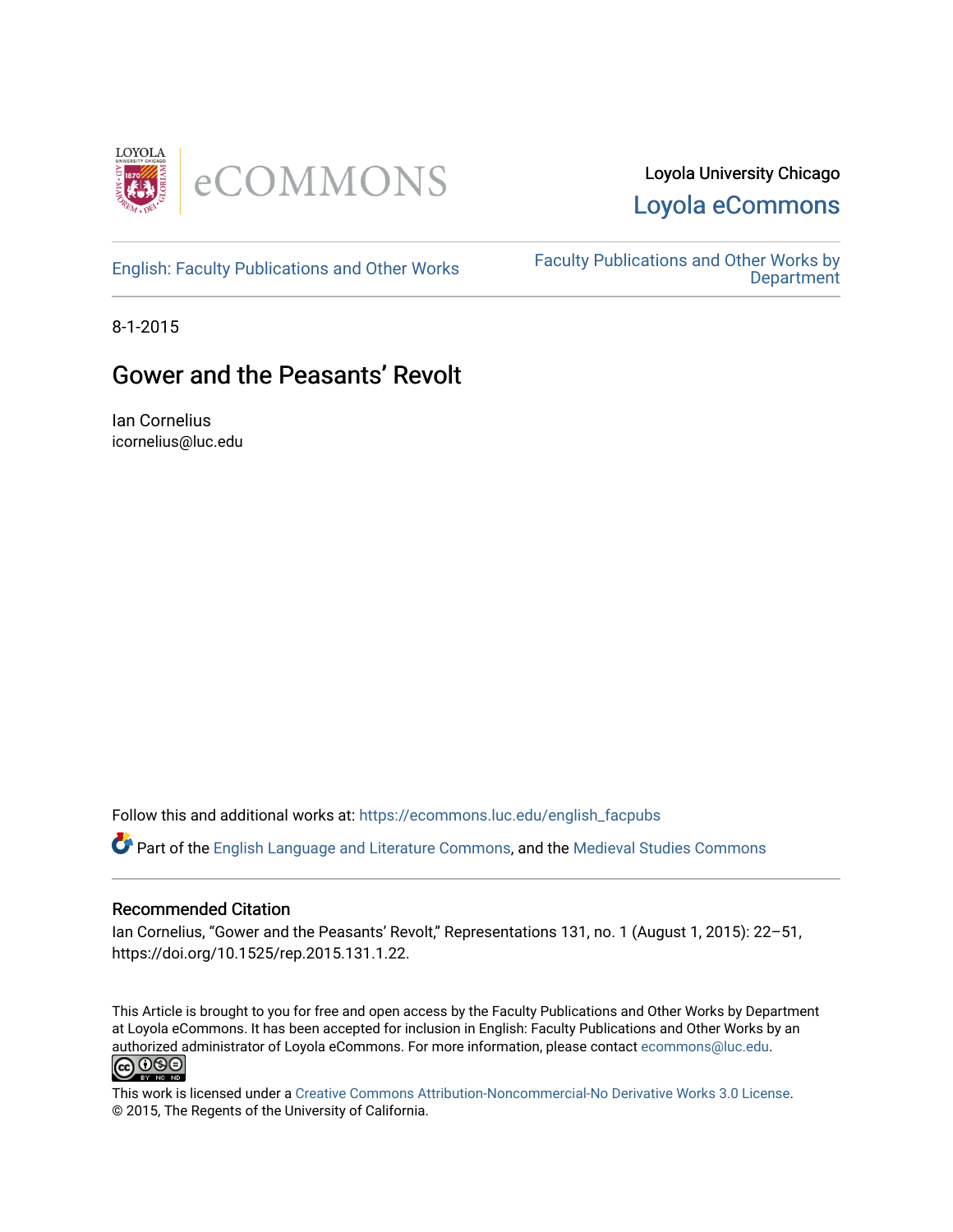## Gower and the Peasants' Revolt

IN JUNE OF 1381 THE ENGLISH government briefly lost control of significant portions of the realm. Sometimes called the Peasants' Revolt, this concatenation of local insurrections was the largest rebellion of unenfranchised people in medieval England. It began as a tax rebellion: the first violent incident was against a royal commission investigating tax evasion in Essex and seeking to raise missing sums. In the following days, coalitions of peasants, laborers, and artisans in towns and villages across southeastern England organized themselves into a new authority directly opposed to the authority of the landlords and royal government. Properties belonging to the king's hated councilors were destroyed; legal documents were seized from landlords and county officers, carried to town squares, and publicly burned; prisons were broken open and prisoners released. Many of the insurgents' victims were directly involved in tax collection; others were well known as prominent officials of the county government. As news of the insurrection spread to neighboring counties, so too did insurrection itself. Meanwhile, detachments from Kent and Essex converged on London, where they hoped to present their grievances to the young king. When Richard retreated into the Tower and declined to hear the accusations against his councilors, the rebels struck out on their own. On June 14, at Tower Hill, the king's chancellor and his treasurer were summarily executed as traitors to the realm. The murder of these two men belonged to the same series as the first events of the rising: the chancellor had presented the government's enormous subsidy request at the Northampton Parliament the previous November; the treasurer had presided over collection of the tax. However, motives and grievances had now generalized well beyond matters of taxation. The demands that the rebels made to the bunkered king in London included regularization of terms of land tenure throughout the realm, removal of protective restrictions on the sale of agricultural produce, removal of the statutory prohibitions against free negotiation of wages, and abolition of serfdom.<sup>1</sup>

abstract This essay examines the moral and political thought of John Gower's poem on the English Rising of 1381, situating it within three contrastive fields: Gower's moral project, his Virgilian intertext, and the practices of moral community employed by the rebels of 1381. Representations 131. Summer 2015 © The Regents of the University of California. ISSN 0734-6018, electronic ISSN 1533-855X, pages 22–51. All rights reserved. Direct requests for permission to photocopy or reproduce article content to the University of California Press at [http://](http://www.ucpressjournals.com/reprintinfo.asp) 22 [www.ucpressjournals.com/reprintinfo.asp](http://www.ucpressjournals.com/reprintinfo.asp). DOI: 10.1525/rep.2015.131.2.22.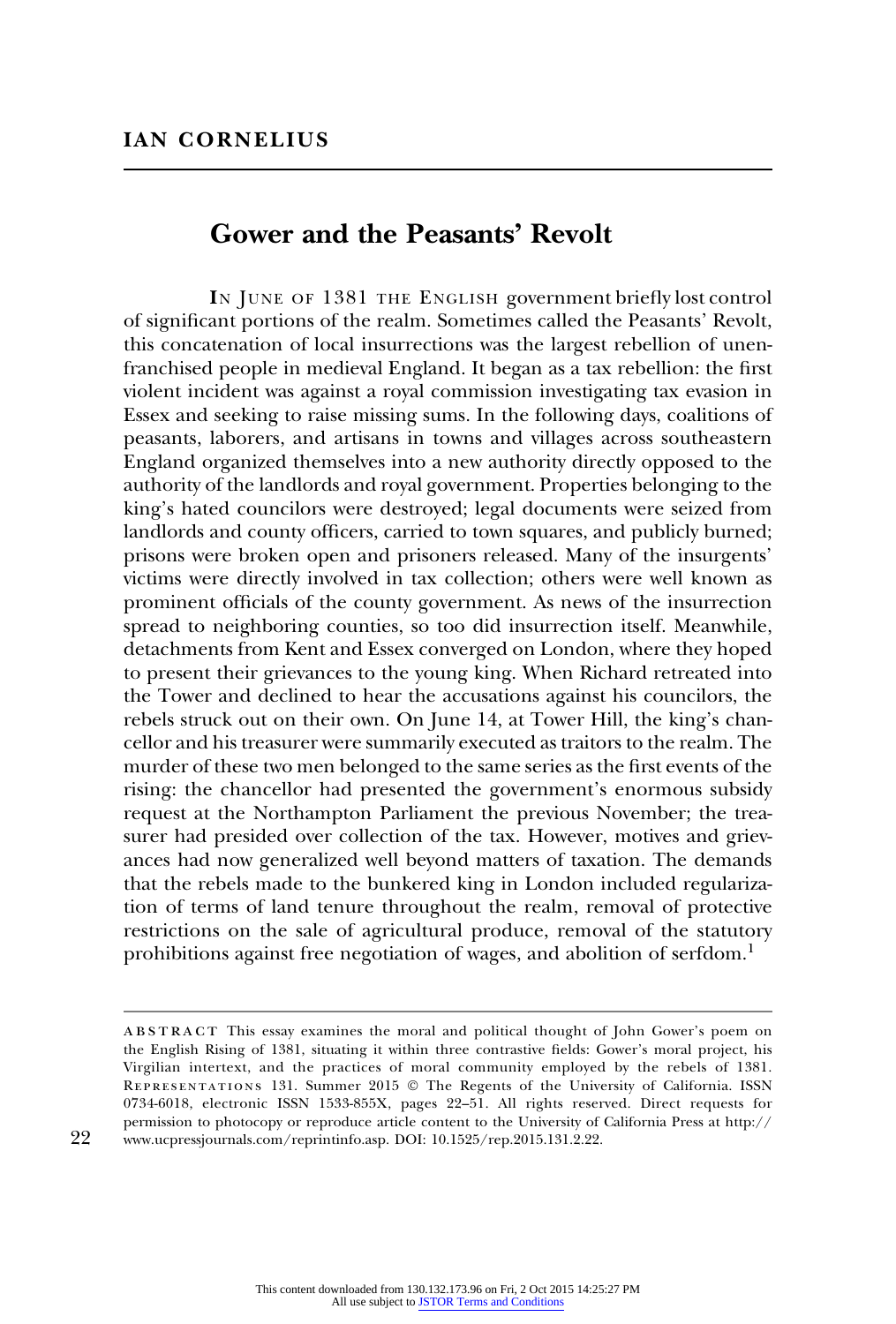I

The insurrection was broken almost as quickly as it arose, though with greater loss of life.<sup>2</sup> Soon afterwards, the London poet John Gower wrote a new poem. A lawyer and rentier, Gower was distinguished from the principal targets of the rebels' violence by his physical remove from the peasants whose surplus he extracted, and by his apparent abstention from government service.<sup>3</sup> In 1381, Gower may already have been living in the Augustine priory of St. Mary Overie, situated at the southern end of London Bridge, over which the Kentish rebels crossed into the city on June 13.<sup>4</sup> Gower's poem on these events is named *Visio Anglie* in recent scholarship.<sup>5</sup> It joins the Anonimalle Chronicle, the Westminster Chronicle, and the chronicle histories of Thomas Walsingham, Henry Knighton, and Jean Froissart as the most substantial literary treatments of the largest popular rebellion in premodern England.<sup>6</sup> Visio Anglie is distinguished from these chronicles, however, by Gower's unbridled fictive imagination, beside which the inventions of Walsingham and Froissart appear tame. In a different way, the fictive imagination of this poem distinguishes it from Gower's own previous compositions. The poem on the rising is a vertiginous dream vision in Latin elegiac couplets. At the beginning, the Gower persona imagines he has taken a stroll into the fields to collect flowers on a pleasant summer day. He reaches the green space of aristocratic pleasure, only to find that ''diverse hostile types of ordinary people were loitering in the fields in innumerable bands'' (Diuersas plebis sortes vulgaris iniquas/Innumeris turmis ire per arua vagas).7 The dreamer is dazzled by fear and contempt. God's curse falls upon the ordinary people and transforms them into animals. A second divine intervention causes each of the animals to abandon its own nature and take on the most homicidal qualities of wild, mythical, and scriptural beasts. They viciously presume to the status of noble animals, that is, of animals cultivated by nobility. They become fire-breathing, God-denying, property-thieving monsters. The rebel-animal-monsters unite under the leadership of a garrulous jay (the rebel leader Wat Tyler in Gower's roman a` clef) and storm the walls of Troy (that is, London). The great city is betrayed; chaos and devastation ensue. The defeated aristocrats entrust themselves to a ship representing the Tower of London. It floats out to sea, now pursued by the rebellion in the form of an ocean gale. Against that final incarnation of rebellion all defenses are futile, excepting only prayer.

As even this brief sketch demonstrates, Visio Anglie delivers an intoxicating blend of topicality and fictionality. Modern understanding of the poem has been advanced by a distinguished series of studies bearing on three interrelated compositional features. First, Gower's depiction of rebels as deranged beasts has received astute commentary, clarifying the ideological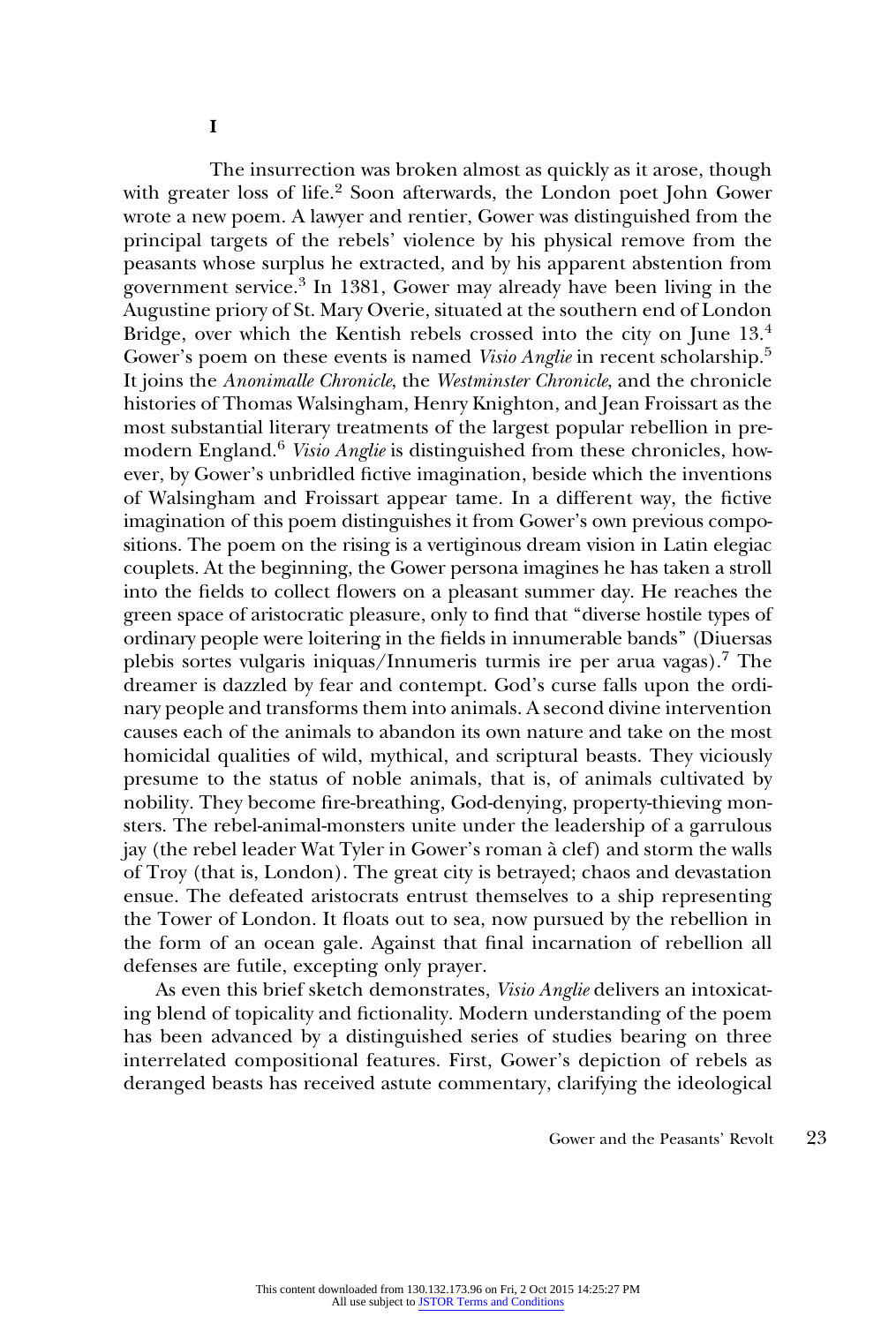work performed in that representational choice.<sup>8</sup> The poet lingers over the braying, mooing, grunting, barking, howling, and screeching of the assembled rebel-animals (Visio, 799–830); he renders their political intentions utterly incoherent. A second node of scholarship, subtly qualifying the first, has attended to Gower's borrowings from earlier Latin poetry.<sup>9</sup> Gower routinely derived metrical phrases and whole lines from earlier poetry, especially Ovid. The poem is a dense texture of borrowed and repurposed language. Once scorned as ''school-boy plagiarism,'' these procedures are now understood to activate alternate and expanded contexts for the poem's reported action.<sup>10</sup> The metamorphosis of persons into beasts remains a judgment about the character of the rebels; but attendant allusions to Ovid's Metamorphoses (inter alia) displace the whole represented action into a literary domain. The storehouse of Latin poetry accordingly attains an unlikely importance: it figures in Gower's poem as the mental equipment necessary for a proper understanding of contemporary events. The result is that the insurgents are again denied any possibility of self-understanding: for them, meaning is simply foreclosed. More significantly, Gower's citational procedures would seem to place limiting conditions on even the most qualified readers. The meaning of the rising will emerge only through and within an exercise in literary interpretation. Any such exercise would presumably need to account for the poem's violent transgressions of literary decorum as well, and this brings us to the third major line of inquiry in recent scholarship.11 Thomme, Symme, Bette, and Iakke do not belong in a Latin poem in classical measures; their appearance in this one (Visio, 783–92) expresses, at the level of prosody, the offense committed by English laborers who forced their way into the homes and into the thoughts of their social superiors in June of 1381. The poem's mash-up of earlier Latin poetry; its surrealistic shifts in character, setting, and generic mode; its extravagant mélange of Christian and pagan allusion; and even the first-person speaker's bathetic indignity may all be read along similar lines: rarefied literary language resorts to self-harm at the limits of representation.

Representational technique, the texture of allusion, and the dialectics of literary (in)decorum: studies of these three aspects of literary composition have returned important insights into Gower's poem, and their potential to illuminate is not yet exhausted. In the following pages I extend each of these lines of inquiry. If Gower's representational technique is aggressively dehumanizing, as previous commentators emphasize, the animal shapes simultaneously function as heraldic emblems of occupational groups: they divide the mass of rebels into peasants, laborers, servants, and artisans—and thus encode a perception of the rebellion's breadth of support and its conditions of possibility. Regarding the matter of literary allusion, I will suggest that the peculiar density of recycled language in this poem has distracted us from

#### 24 REPRESENTATIONS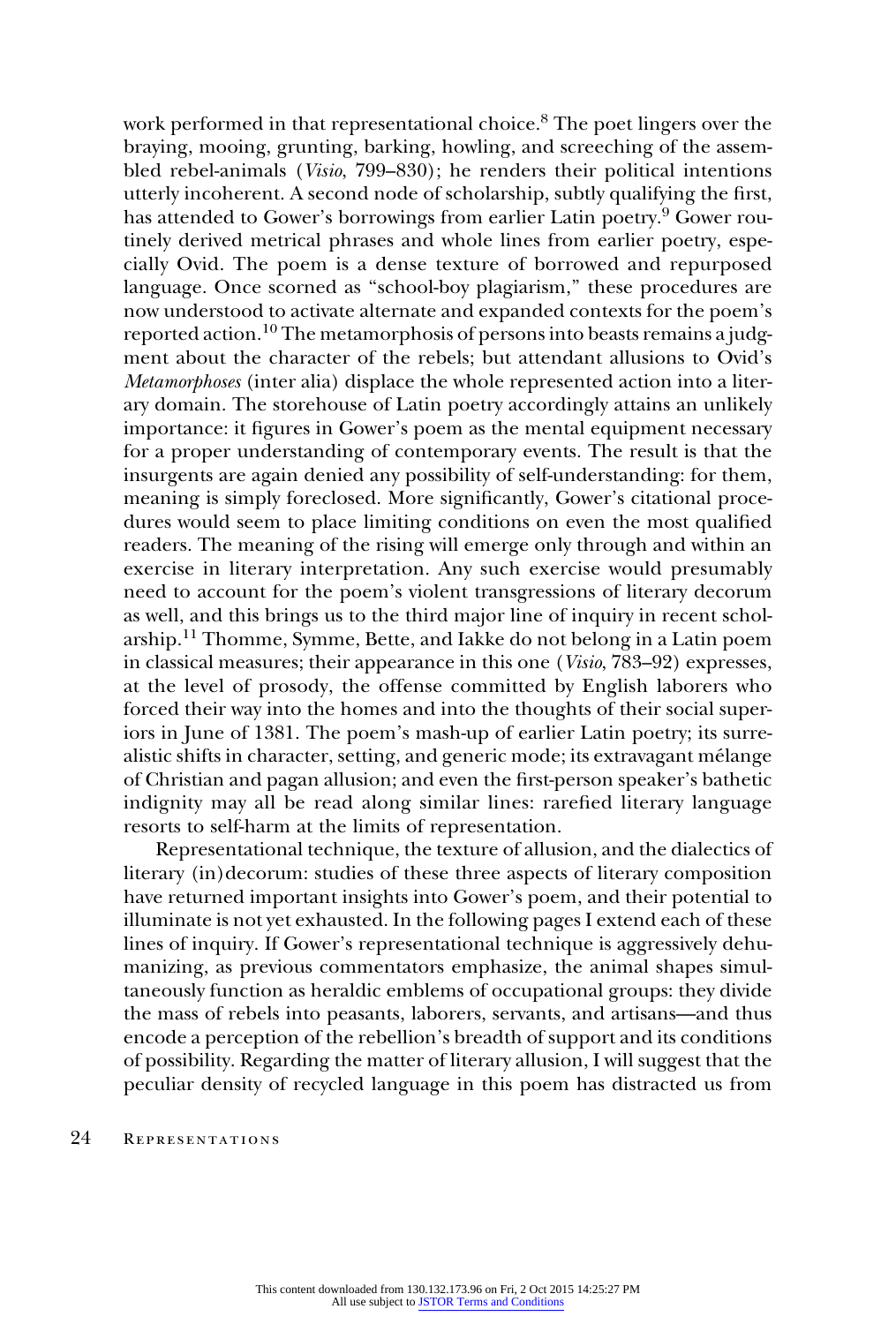literary allusions of other kinds, and particularly those allusions that unfold at the scale of narrative episode. Verbal remembrances of Ovid are made to flow within a Virgilian channel: Gower used Ovid's language to recompose the Aeneid's narrative of imperial foundation.

The significance of these interventions will emerge in due course. The problem of literary decorum requires more immediate treatment, for the peculiar extravagance of Visio Anglie stands out sharply against the background of Gower's earlier compositions. Prior to 1381, Gower had written two long poems, one in French octosyllables, the other in Latin elegiacs. They differ in style and tone, but correspond closely in message. Gower probably worked on them concurrently. In the French poem, titled Mirour de l'Omme, Gower assumed a courtly idiom to recount the origins and effects of sin in the world.12 The poem is strongly penitential in inspiration and mode; the poet confesses his sins, details the sins of his contemporaries, urges repentance, and offers up an extended prayer to the Virgin Mary. The Latin poem, titled Vox Clamantis, is the work to which Gower would later affix his poem on the rising.<sup>13</sup> The pre-1381 version consisted of about eight thousand lines disposed into six books. The core of this composition joins Mirour de l'Omme, lines 18,421 to 26,521, as a formidable contribution to the medieval genres of moral complaint and estates satire: the speaker divides members of his society into conventional social stations—clergy, aristocracy, laborers, artisans, and merchants—and criticizes the conduct of each group in turn. All this is delivered in a voice that owes much to the pulpit genre of sermons against contemporary abuses.<sup>14</sup> An illustration entered in four early copies expresses the speaker's posture and alignment with his audience.<sup>15</sup> A man stretches a bow, aiming an arrow at a circular object representing the world. The drawing is accompanied by verses reading as follows:

> Ad mundum mitto mea iacula dumque sagitto At vbi iustus erit nulla sagitta ferit Sed male viuentes hos vulnero transgredientes Conscius ergo sibi se speculetur ibi

[I cast my spears at the world, and my arrows, too. They will not strike where a righteous man stands, but those who live badly—I will wound them as they step over the line. So let those who are self-aware reflect on themselves over there.]

An extraterrestrial archer stands outside the world in order to shoot at it: here is Erving Goffman's notion of "footing" illustrated with painful literalism.<sup>16</sup> In fact, the attitude depicted in this epigram is moderated somewhat in the body of the poem: the speaker there varies third-person description with occasional shifts into an inclusive first-person plural, acknowledging a moral condition shared with the targets of his critique. As Maria Wickert notes, the archer is a traditional figure of the preacher armed with the word of God.<sup>17</sup>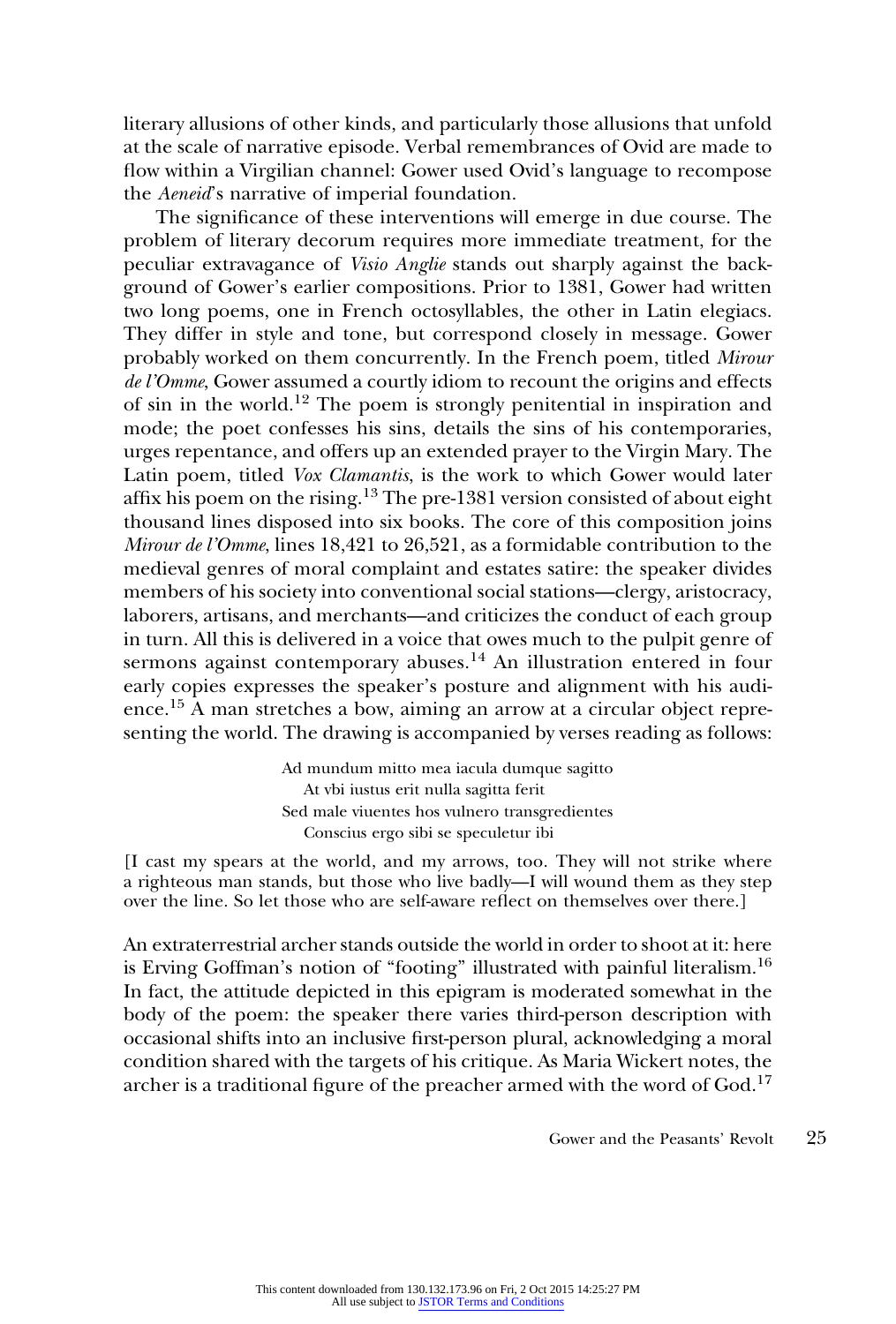In the final line of the epigram, the poet-homilist issues a redoubled appeal to the recipients of his discourse, to reflect upon and know themselves. It is a signature expression of moral protreptic and the leitmotif of Gower's Vox *Clamantis.* The locative adverb  $\ddot{b}i$  (there) extends the speaker's conceit of separation from his addressees: let everyone over there in the world consider himself, he says, flexing his bow. However, that wording is notably strained by the epigram's leonine form, in which caesura and line-end must rhyme. Behind the rhyming ibi we might hear hic (here), that is, in this book. The word is not present in these verses, but the invitation it would extend is a staple of their genre. The same invitation is implied by the verb speculetur, which evokes the noun *speculum* (mirror), and so also the genre of moral literature supported by the great medieval metaphor of the book-as-mirror. (Gower employed that conceit in the title Mirour de l'Omme and would do so again when he retitled that work as Speculum Meditantis.) Thus the book emerges powerfully as a third actant, mediator between speaker and addressee: it is an arrow with which the poet-archer intends to strike the unrighteous, but also (via a chain of associations) a mirror in which readers are instructed to look at themselves and become better.

Gower's poetry has designs on readers: it aims to inform their experience and change the way they conduct themselves. Mirour de l'Omme and the pre-1381 Vox Clamantis are works that justifiably earn Gower the epithet bestowed on him by his friend and contemporary Geoffrey Chaucer: "moral." With his salute to "moral Gower," Chaucer presumably meant to recognize his friend's achievements as a teacher of moral precept, delivered in Mirour de l'Omme and Vox Clamantis.<sup>18</sup> In modern scholarship, the poet's didactic purpose has too often been treated as a liability: even Wickert passes over the estates criticism that makes up the bulk of the Vox Clamantis.<sup>19</sup> What relation is there, one might ask, between the poet's works of moral instruction and the exorbitant fictions of Visio Anglie? The question is raised by Gower's own curation of his oeuvre, for the poem termed Visio Anglie in modern scholarship is attested in manuscript exclusively as the first book of Vox Clamantis. As I have noted, Gower seems to have completed a version of Vox Clamantis books 2–6 before the rising of 1381. Book 2 of the received text shows clear signs of having been the opening book, as originally conceived. After the rising, the poet set the newly composed Visio Anglie at the head of the existing Vox Clamantis, and this is how he released the poem to scribes. That arrangement has been read as compensatory: it is tempting to think that the unprecedented event of popular insurrection was experienced by Gower as a challenge to the coherence and relevance of his moral project. Visio Anglie would then stand as Gower's response—successful or unsuccessful—to that felt challenge. Some version of this reading is probably inevitable, but one wants to know: what is the content of the response?

#### 26 REPRESENTATIONS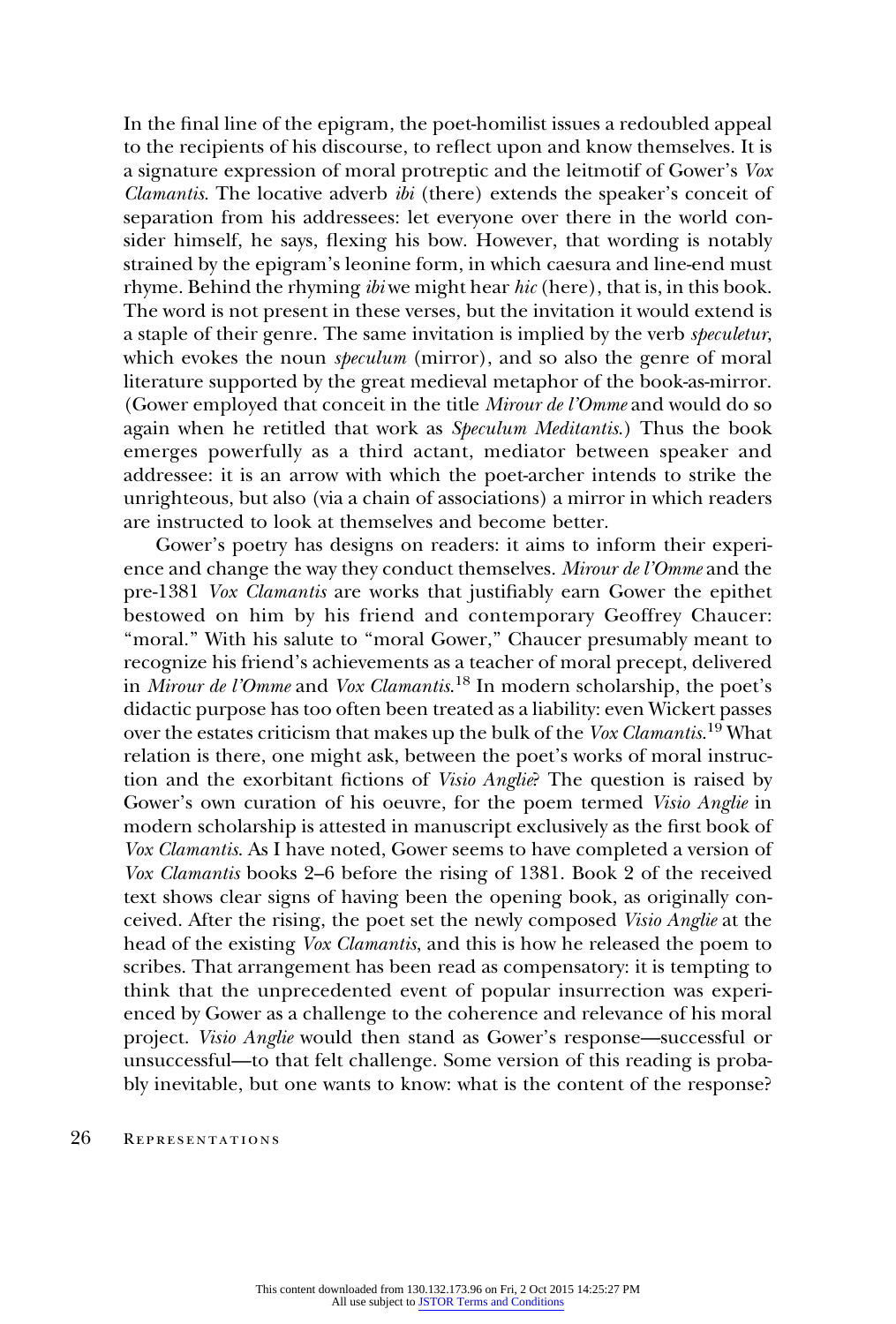What did the teacher of morality say in reply to revolutionary insurrection and why does his message take the form of an unhinged and wildly classicizing dream vision?

In an illuminating essay, Andrew Galloway argues that Visio Anglie is not, finally, about the rebels and their outrages, but rather about the moral condition of the dreamer-speaker.<sup>20</sup> In professing to recount what he has seen in a dream, the poem's speaker reveals that he himself has been insufficiently vigilant, for, in Gower's handling, the genre of dream-vision no longer supplies unmediated and unproblematic access to ''suprahuman powers."<sup>21</sup> The speaker continues to claim transcendent authority for his dream, and his claims are not treated as trivial, but they are made to sit uneasily beside other, incompatible associations: dream as moral torpor, the sleep of reason, and the unfettered play of desire. Nor does the poetic act of composition escape the poet's censure: the incomparable outrages recounted in this poem resemble nothing so much as the compositional activity of the poet himself, who—in casting those outrages in such an egregiously literary idiom—left his fingerprints all over them. In Galloway's shrewd reading, Visio Anglie emerges as a severe exercise in Selbstkritik. The poet's persona joins his speaker, the dreamer, and the rebels, all of whom stand indicted of having put reason to sleep and permitted passions to run riot. No longer an archer who takes aim at immorality from afar, the poet now impersonates it. He becomes an ''implicated speaking presence,'' present within and compromised by the secular happenings he narrates.<sup>22</sup>

Yet the profound change in Goffmanian footing expresses no deeper reorganization of moral thought. If Visio Anglie depicts subjects overcome by their own passions, as Galloway persuasively argues, the poem also invents a self-aware, reflective subject, a subject whose particular rights to the political and economic domination of other people are underwritten by his particular receptivity to moral criticism. In short, Gower invents the subject to be addressed in subsequent books of the Vox Clamantis. This invention occurs in the closing moves of Visio Anglie, near the point of its join with the pre-1381 Vox. The mechanics of this join are more sophisticated than previous commentators have noticed.<sup>23</sup> An examination of it will also enable me to make my case for Gower's Virgilian allusions.

## II

In chapters 17–20, Gower figures the Tower of London as a ship packed with aristocratic refugees of the rising. The dreamer climbs aboard, but no sooner has the ship floated out to sea than it becomes enveloped in a sudden storm, turning the life vessel into a deathtrap. The ship's huddling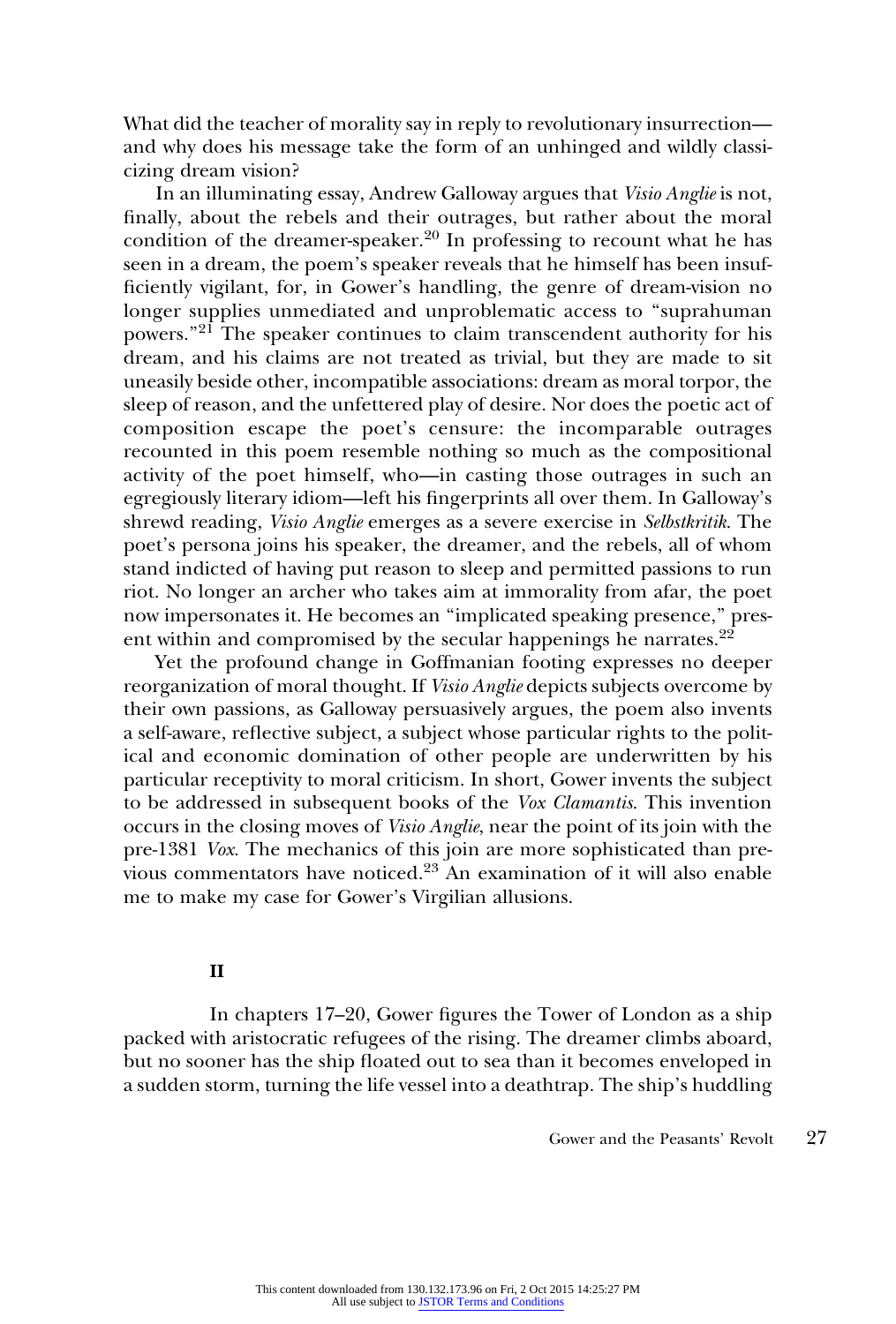aristocrats are undone, powerless to save themselves from the winds, rain, lightning, and mountainous waves. At the height of the storm, the dreamer withdraws into himself and concludes that everything he has seen and suffered is, in fact, a punishment for his own sin: ''Hec modo que pacior propria culpa tulit'' (Visio, 1784). He offers up an extended penitential prayer, praises the Creator, acknowledges himself guilty, and beseeches divine mercy (Visio, 1793–1838). His companions join him, pouring out prayers to heaven (Visio, 1849–50 and 1695p). The passage is pivotal, as Wickert recognized: "God has mercy on the contrite sinners, removes his judgment of damnation, and the uprising collapses."<sup>24</sup> The aristocratic world regains its even keel; at the end of the poem, the nobles sail back to Britain, where the rebellious peasantry ''had been bound in chains again and lies compliantly under our foot'' (rusticitas fuerat religata cathenis / Et paciens nostro subiacet illa pede; Visio, 2093–94).

What has happened here? As a moment of lucid dreaming, the sequence makes a certain amount of sense. The dreamer wakes up within the dream and discerns that he is the origin of everything he has experienced. Galloway shows that a psychological explanation of this sort would not be out of place in Visio Anglie. Moreover, the dreamer of William Langland's contemporary poem Piers Plowman experiences similar flashes of lucidity; in one such episode he recognizes that his ejection from the Eden-like ''myddelerþe'' is a misfortune he has brought upon himself.<sup>25</sup> In the case of *Visio Anglie*, however, the dreamer's claim to be personally responsible for his nightmare is complicated by his equally insistent claim that his nightmare is a prophetic expression of events that will shortly befall the whole English realm in waking life. Within that prophetic frame, the dreamer's expression of moral responsibility lays blame for the rising on the realm's political class: their failures permitted the peasants and laborers to run riot. Moreover, a naturalistic explanation of the dreamer's epiphany arrives at the same conclusion, so long as it is not permitted to beg the question of guilt entirely, for the dreamer has aligned himself emphatically with the aristocrats. He speaks as one of them, and his penitential prayer is immediately taken up by them. The masters, Gower seems to say, have failed in the moral, economic, and political responsibilities entrusted to them, and these are the consequences.

Gower had already warned of this eventuality in the pre-1381 Vox, but the passage in Visio Anglie delivers a deeper mythography of power and subjectivity. This is achieved in an extraordinary poetic synthesis, articulating the dreamer's act of penitential prayer with a complex network of allusions to the Latin poetic topos of the sea storm. Gower draws heavily from Ovid's several storms, as David Carlson's notes demonstrate. Behind those storms, however, lies Juno's wrathful gale at the beginning of the Aeneid

#### 28 REPRESENTATIONS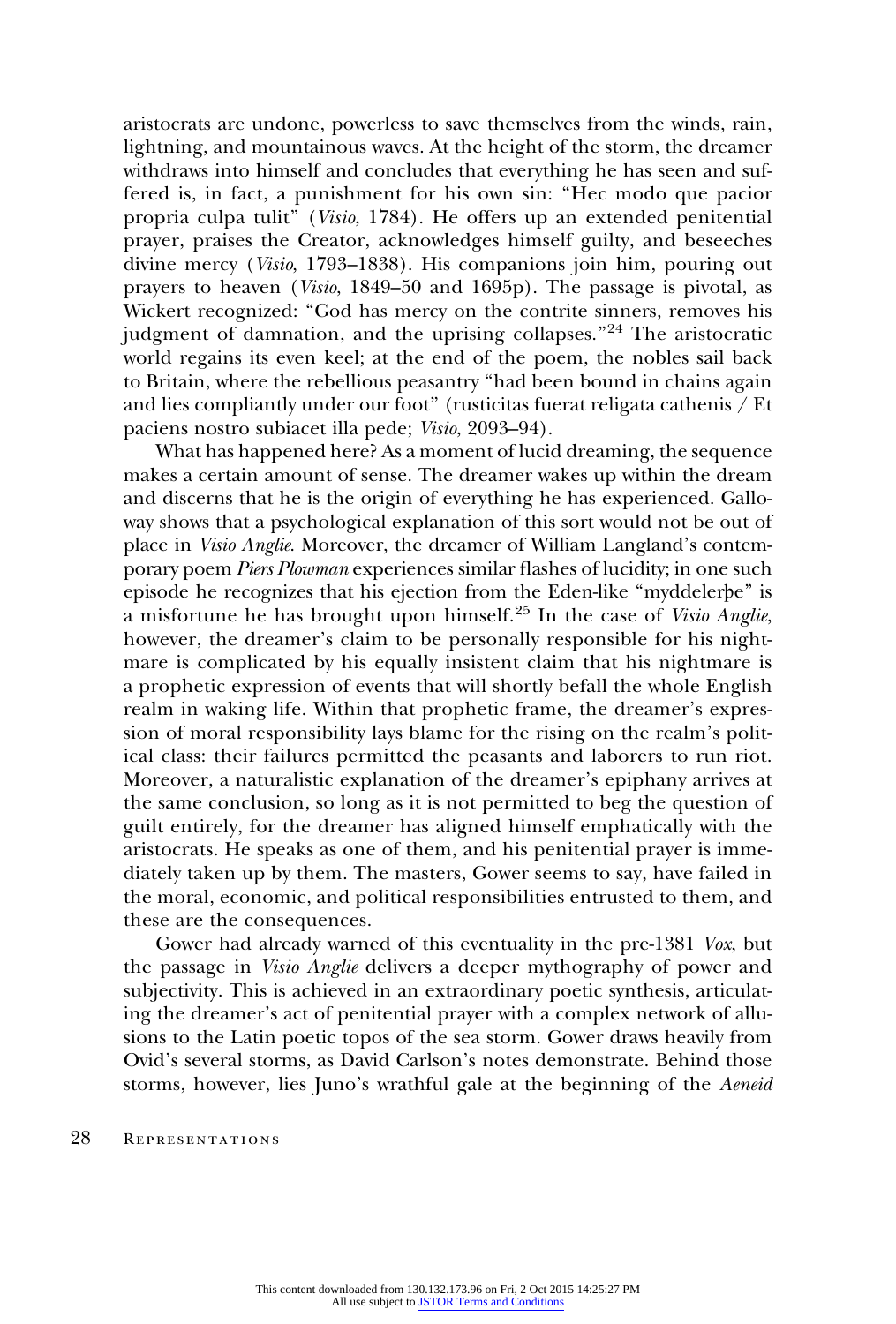(1.81–156)—the storm that causes Aeneas to lose all hope, raise his hands to heaven, and cry out that it would have been better to die a hero's death beneath the walls of Troy. Verbal reminiscences of that storm seem in every case to have reached Gower through Ovid's riffs on the same passages: Gower's language is always closer to Ovid than to Virgil.<sup>26</sup> Yet literary affiliation may be expressed by means other than verbal quotation, and the Virgilian storm tells the same story as Gower's: momentarily alienated rights of lordship are reclaimed. Wickert rightly noted the general correspondence, though without pursuing its implications.<sup>27</sup> I will suggest in what follows that Gower drew at least one element of his storm scene from the Aeneid itself.

In Aeneid 1, the relevant rights are not those of Aeneas and his companions, but those of Neptune. Moreover, it is his words, not theirs, that restore calm. Neptune notices disturbances, senses them to be an infringement on his right to govern the sea, and rises through the waters to confront the usurpers. He orders the winds to cease and desist; at his word, the raging seas grow calm. In an extended simile, the first in the poem, Virgil compares Neptune to an eminent man who, by his voice and appearance, calms a rioting urban mob (*Aeneid*, 1.148–52).<sup>28</sup> The storms of rebellion are calmed by the direct and authoritative intervention of a godlike noble who reaffirms his political right against the lesser men who have challenged it. Gower retained each of these elements: the semantic exchange between storm and insurrection, the cries of the despairing sailors, the theme of lordship alienated and restored, and Neptune. However, he placed the elements in a new configuration, the outlines of which may be read in the relocation of Neptune. The pagan god enters the narrative of Visio Anglie only after God has heard the aristocratic party's prayers; in return for calming the seas, he demands a human sacrifice: ''Attamen ipse maris Neptunus qui deus exstat, / Vt mare pacificet, tunc holocausta petit" (Visio, 1853–54). The plot development is classical in outline but unparalleled in the Virgilian and Ovidian storm scenes. In Aeneid 1, the sea god's act of pacification is an autonomous defense of his own right; it requires no bartering. In the global deluge at Metamorphoses 1.274–347, Neptune is a willing agent of his brother. The pagan god's cameo appearance in Visio Anglie seems instead to rewrite a locus later in the Aeneid. At the end of book 5, Neptune drives an enigmatic bargain with Venus, agreeing to provide safe passage to Aeneas and his crew, at the price of one man's life:<sup>29</sup>

> unus erit tantum, amissum quem gurgite quaeres; unum pro multis dabitur caput. (Aeneid, 5.814–15)

[One only shall there be whom, lost in the flood, you will seek in vain; one life shall be given for many.]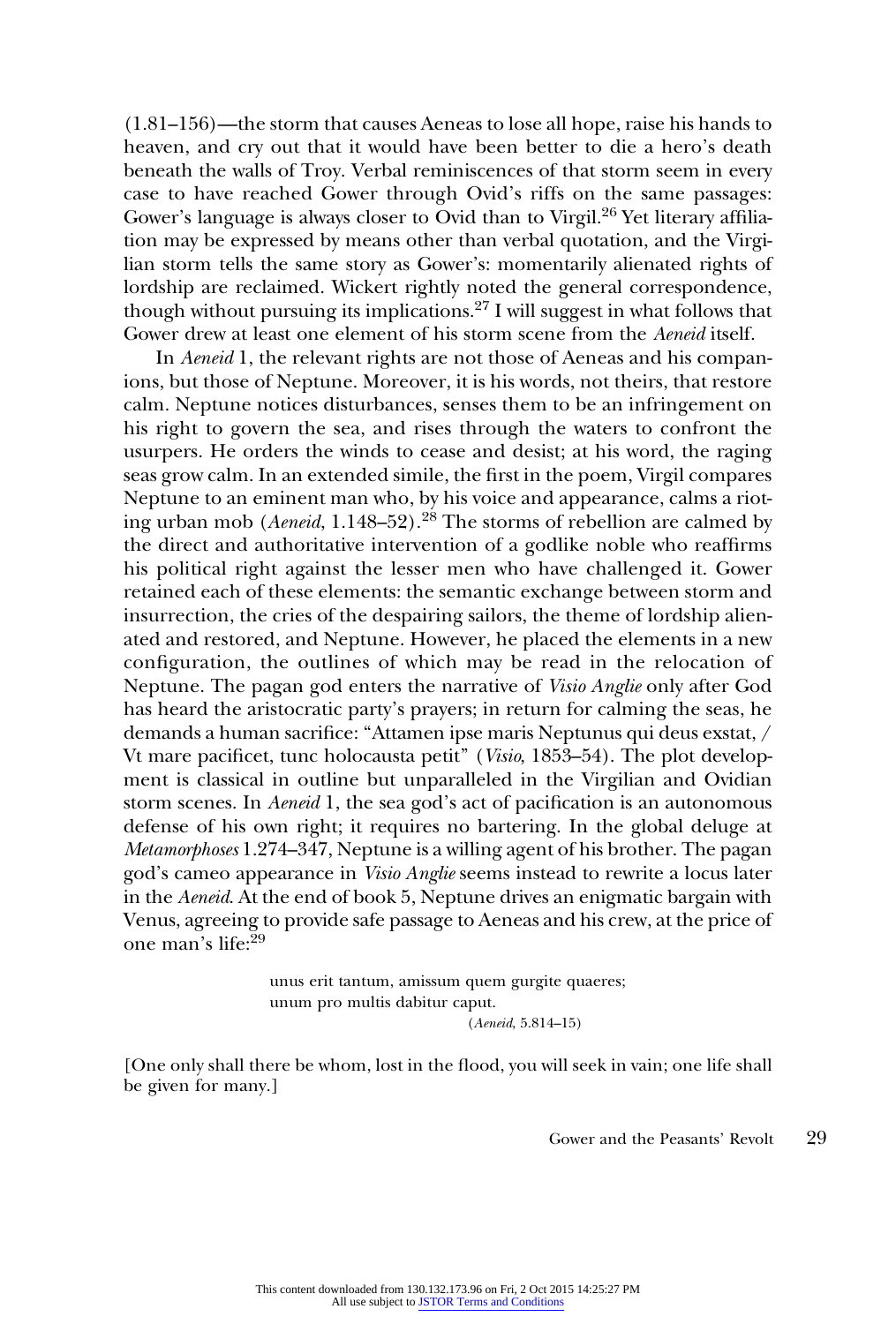Soon thereafter, Palinurus, Aeneas's pilot, drifts asleep and tumbles overboard into the sea; Aeneas and his fleet proceed safely to the Italian coast. An echo of Neptune's promise might be discerned in Gower's line ''Vna peribat avis, quo milia mille revivunt'' (One bird died, by which many thousands are saved; Visio, 1863). Yet the similarity lies in concept, not lexis, and Gower's allusion functions most powerfully at the level of narrative shape. In both poems, a sacrifice to Neptune secures a storm-battered crew of Trojan refugees landfall in a country of promise.

Neptune's stipulation and Palinurus's death remain enigmatic, unexplained, in Virgil's poem. Commentators would supply the enigma with meaning. In an interpretation traceable to the sixth-century allegorist Fulgentius and renewed in the twelfth century, the Aeneid was read as the story of male ontogeny. According to this interpretation, Virgil's narrative begins with the chaos of birth and infancy (the storm in book 1), subsequently depicts a garrulous and peevish boyhood (books 2–3) and the erotic experiments of youth (book 4), before detailing the hero's decisive initiation into the wisdom of mature adulthood (book  $6$ ).<sup>30</sup> Within this scheme, Palinurus is taken to represent the time of youthful diversion: Fulgentius analyzed the pilot's name as palon orus, interpreted as ''wandering eye'' (errabunda  $visio$ ).<sup>31</sup> So interpreted, the pilot must be disposed of; this accomplished, Aeneas/Everyman may proceed to the awful glories of philosophical and theological study, represented by Aeneas's journey through the underworld in Aeneid 6. The twelfth-century commentary attributed to Bernard Silvestris concurs, adding that ''Palinurus formerly guided Aeneas's ships, that is, his inclinations; but when Aeneas is advised to see his father, Palinurus dies. That is, wandering vision departs."<sup>32</sup> Though Gower might well have known this reading of the Aeneid, my argument does not require that he did. What he shares with the allegorists is just a moralization of Neptune's demand for sacrifice. In Visio 1863, quoted earlier, the sacrificial victim is identified as a bird, avis. That is because the victim delivered to Neptune is the poem's garrulous jay, the rebel leader Wat Tyler.

Tyler was murdered during a conference with the king at Smithfield on June 15. That killing broke the back of the rebellion in London; afterwards, the aristocratic party moved quickly and efficiently to restore their imperium. In Gower's version of these events, the skies clear and the ship's passengers collect themselves; in time, they make landfall on a mysterious and unrecognized island. One of the friendlier inhabitants identifies this land for the dreamer as "the island of Brut the exile" (exulis... Insula Bruti; Visio, 1963)—that is, England. At the end of the poem, the exiled passengers have arrived (again) in their own land, the land in which they rightfully claim lordship. There is a general correspondence with Aeneas's landfall on the Italian coast, where he and his men are destined to found an empire.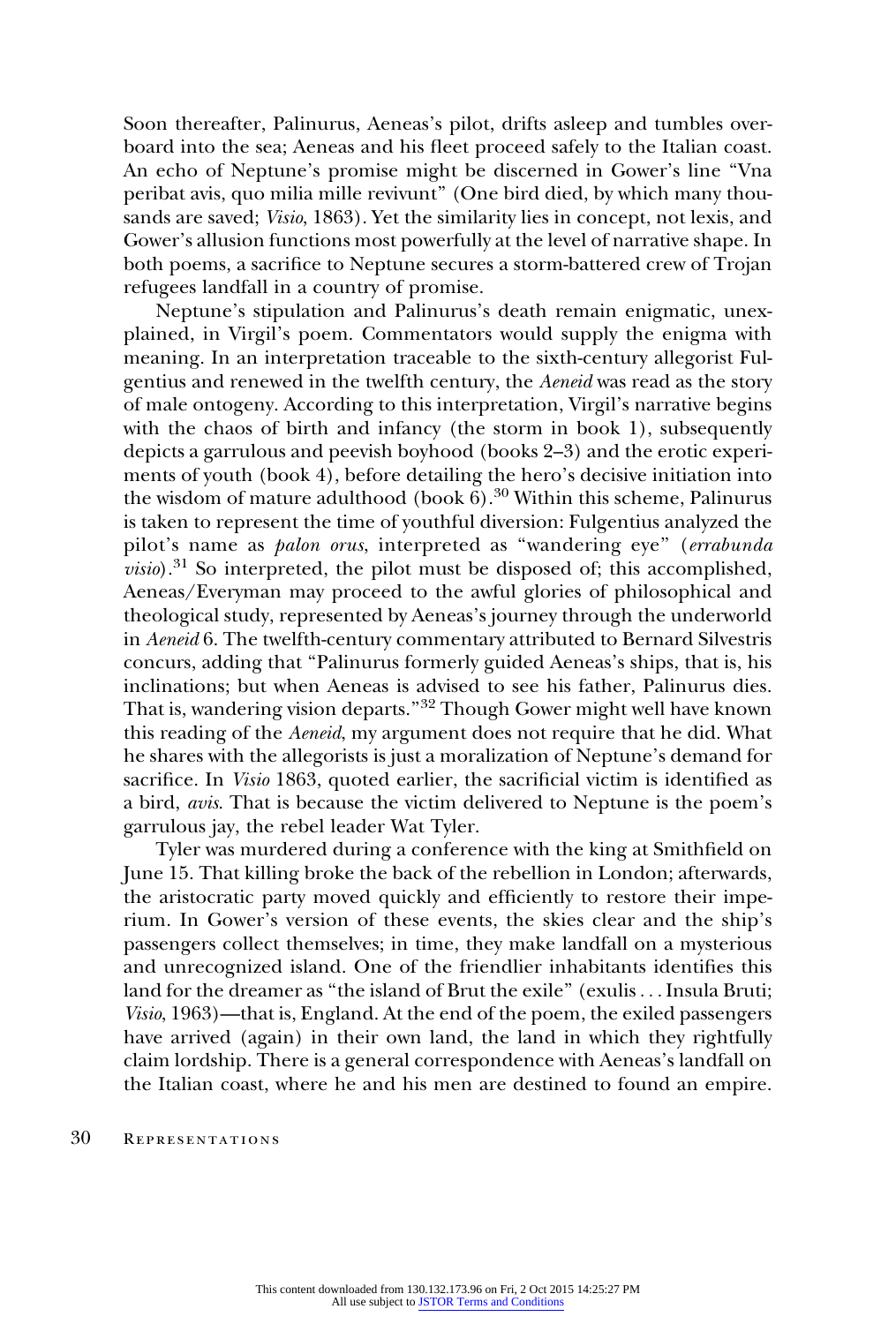Within this redoubled network of historical and literary correspondences, Gower devised a rationalization of Tyler's death vastly more sophisticated than anything the Virgilian allegorists were able to devise in the case of Palinurus. For, in making Tyler the sacrificial victim offered to Neptune, Gower separates *in intellectu* what remained inseparable *in re*: the restoration of lordship and the killing of rebels. The killing of rebels answers to the impetuous desire of a pagan god; the restoration of lordship is accomplished through the moral awakening of the Christian subject. In the sea storm of Aeneid 1 and the simile Virgil brought to bear on it, lordship was restored by its rightful holder, acting on his own account, confronting challengers with the combined force of his speech and physical presence. In Gower's rewrite, the challengers have no place other than as victims of lethal violence, sealed off in another dimension, answering to the obscure demand of an unacknowledged god. The speech act that restores lordship is not addressed to them, but to the heavens, and its efficacy is due not to resolved self-possession, but to confessional abjection.

With this fusion of Aeneid 1 and 5, Gower has brought his ship into precisely the harbor from which his pre-1381 Vox will depart. He has invented, in his own person, a self-aware, reflective subject capable of being an addressee of the moral admonishments delivered in the subsequent poem. Moreover, this performance of moral awakening joins a thirdperson variant of the same event, placed prominently at the opening of Vox Clamantis 2. There we read that people today generally blame Fortune for everything, as if she alone were guilty and they bore no responsibility for what happens (Vox, 2.41–46). On the contrary, the speaker affirms, the bad things we have been experiencing are punishment for our sins and will only abate once we take responsibility for ourselves. It is a telling reconfiguration of Boethian elements: the actions of other people and the actions of stupid chance are lumped into a single category, which is, in turn, asserted to have no reality apart from the sovereign subject's moral condition. In fitting his new poem to the pre-1381 composition, Gower transposed that moral call from the third person into the first; his speaker in the Visio models an awakening that he urges on others at the outset of the next book. Penitential introspection is the hinge between the two parts.

Near the beginning of Aeneid 7, after Aeneas and his crew have at last beached their ships on the shores of Latium, Virgil announces that the greater part is still to come: ''maior rerum mihi nascitur ordo, / maius opus moveo'' (A greater sequence of events emerges before me; I begin a greater task; Aeneid, 7.44-45). At the end of Visio Anglie, having disembarked on the Island of Brut, Gower's dreamer likewise discovers that the future holds no respite from danger and hardship. The islander who informs him of his location also warns him that the natives are lawless, violent, and mercurial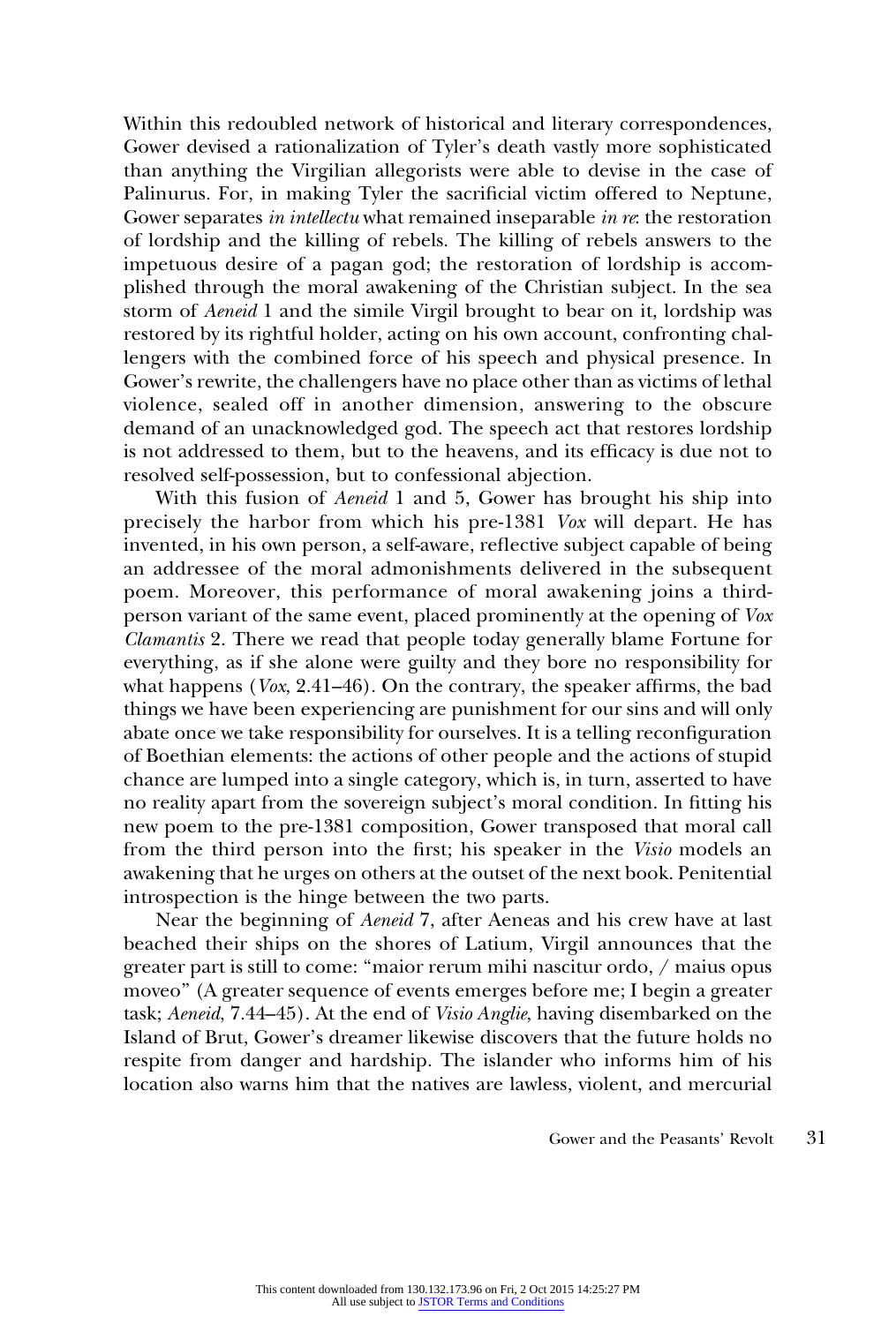(Visio, 1965–82). Following the addition of Visio Anglie, the moral admonishments delivered in Vox Clamantis 2–7 may take on the appearance of Virgil's maius opus, a long and costly war of imperial foundation. The dreamer's shipboard prayer defines the field of battle as the individual conscience. The delivery of Tyler to Neptune implies that the battles ahead are reserved for the masters alone.

That delimitation of moral community should lead us to reconsider the function of discursive address in Vox Clamantis. We have seen that the archer epigram and the accompanying illustration represent the poet as addressing the entire world. The title Vox Clamantis similarly implies expansive address: Gower assumes the voice of the anguished prophets—Isaiah and John the Baptist—who urge moral reform on their sinning contemporaries, omnes et singulatim. In the text itself, Gower repeatedly claims that his discourse only remediates, for the common good, the *vox populi* or *vox communis.*<sup>33</sup> Finally, at the outset of his class critique, he describes the poem as conforming to the model of three estates—cleric, knight, and laborer (Vox, 3, chap. 1)—implying a notion of moral community broad enough to include each of these estates. In these several schemes, Vox Clamantis convenes a public unbounded by the material considerations of Latin literacy and scribal text production: granted that the poem had a narrowly coterie circulation, it nevertheless  $\overline{\text{interpolates readers}}$  into a larger collective.<sup>34</sup> That collective, however, corresponds only approximately to any of the catholic schemes of address reviewed in the preceding sentences. Though unbounded by considerations of language and medium, the poem's moral community is shaped by a logic internal to its discursive mode. The discourse of moral admonishment addresses itself to persons recognized as capable of the Visio dreamer's act of penitential reflection. In Gower's assessment, there is a class of people who, incapable of that basic moral act, are equally beyond address and beyond redress:

> Contra natura fiunt miracula, vires Nature dietas frangere sola potest: Non est hoc hominis aliquis quod condicion $[em]^{35}$ Seruorum generis rectificare queat. ............. Hec est gens racione carens vt bestia, namque Non amat hec hominem, nec putat esse deum. Hiis, nisi iusticia fuerit terrore parata, Succumbent domini tempore credo breui. (Vox, 5.625–28, 651–54)

[Miracles occur in violation of nature; only divinity can break nature's strength. It is not for men to try to correct the condition of the race of serfs. ... This is a race lacking reason, like beasts. For it does not love men, nor does it think God exists. I believe that, unless justice is equipped with terror, the lords will shortly be defeated by them.]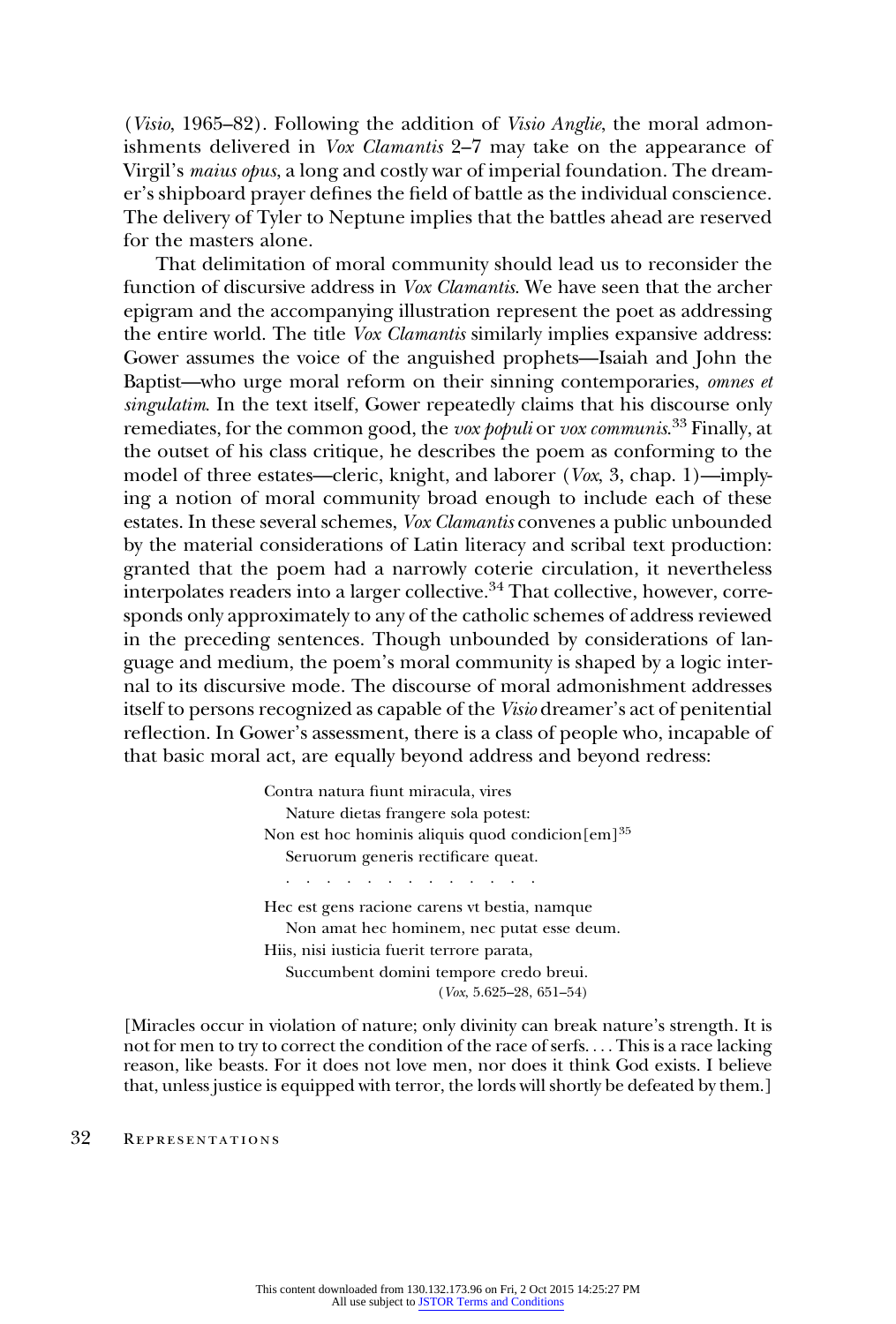As previous commentators have remarked, peasants and laborers are given short shrift in Vox Clamantis (Vox, 5.557–654; chaps. 9 and 10).<sup>36</sup> The speaker's complaints about them are much briefer than his complaints about the regular and secular clergy, lay aristocracy, merchants, or lawyers. More important, they differ in address. Where the speaker designates a recipient for his complaints about peasants and laborers, those recipients are emphatically not the people whose behavior is passed under critical review in these chapters. The peasants are the ones, the speaker says, who supply food to us by their sweat and toil, as God commanded (''Hii sunt qui nobis magni sudore laboris / Perquirunt victus, iussit vt ipse deus''; Vox, 5.561–62). Yet the peasant is such a wretch that, though honored with your favor, he comes to destruction and causes your destruction as well (''Sic miser ipse, tuo cum plus sit cultus amore / Rusticus in dampnum fallit agitque tuum''; Vox, 5.619–20). Meanwhile, the hired laborer is quick to grumble unless you give him roasted meat (''Ni sibi des assum, murmurat ipse statim''; Vox, 5.642). Elsewhere in Vox Clamantis, shifts into the second person generally serve to address the class whose faults are presently the theme of the speaker's discourse. For instance, members of the second estate are addressed emphatically, at the conclusion of the chapters dedicated to their faults, just a few lines before the turn to agriculturalists (Visio, 5.543–50). These acts of direct address are fictional, in the sense that the lay aristocrats here designated as recipients of the poem's discourse are unlikely to be actual readers of it; however, the speaker's acts of address nevertheless delineate a moral community, a community of subjects designated as competent to receive and assimilate moral criticism. By the same technique, Gower designates peasants and laborers as disciplinary charges of the morally capable estates. They are to be "directed under the rule of others" (sub aliorum regimine conducti), as Gower puts it in the prose headnote to Vox 5, chapter 10. The chapters devoted to the third estate accordingly form a sort of exergue to Vox Clamantis: though integral to the poem's design, they do not stricto sensu participate in its moral project. Rather than confront a status group with its own faults, these two chapters depict the darkness beyond the bounds of moral community. Gower's response to the rising of 1381 was to depict that darkness in detail and, more important, to depict the penitential subject's emergence from it: ''Hec modo que pacior, propria culpa tulit.''

## III

In an essay published in the first issue of this journal, Stephen Greenblatt analyzed the peculiar ambivalence of Albrecht Dürer's design for a monument to commemorate a victory over rebellious peasants: ''What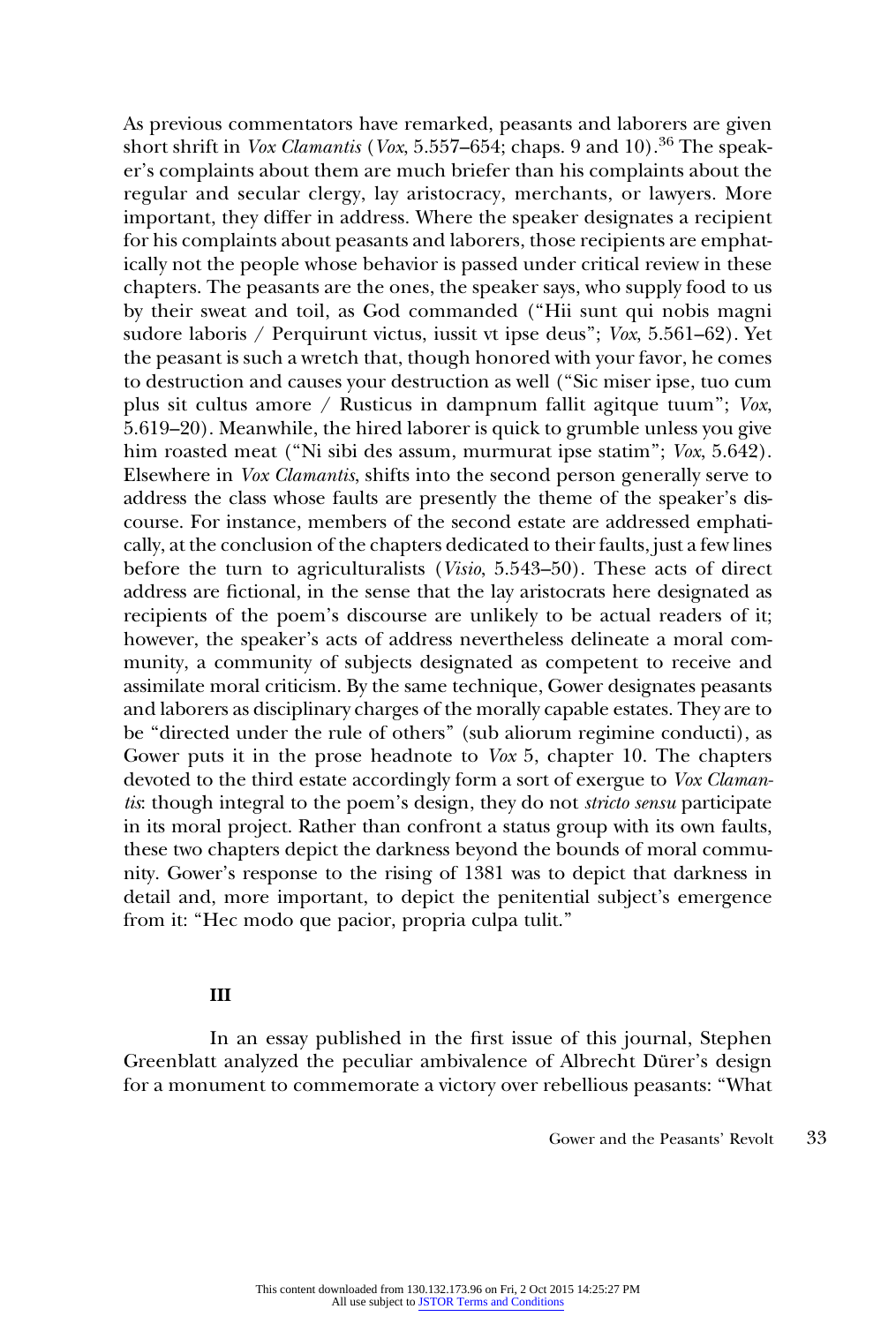is poignant and powerful about Dürer's design is that the identical signs can be interpreted as signifying both the radical irony of personal dissent and the harsh celebration of official order. This uncanny convergence,'' Greenblatt continued, "is... the contingent condition of certain signs at particular historical moments, moments in which the ruling elite, deeply threatened, conjure up images of repression so harsh that they can double as images of protest.''37 Gower's poem on the rising contains many such images, and for the same reason. The lines that answer most precisely to Greenblatt's description are perhaps those in which the dreamer, having now woken from his slumber, celebrates the defeat of the peasants and urges a policy of preemptive disciplinary terror:

> Sic cum rusticitas fuerat religata cathenis Et paciens nostro subiacet illa pede, Ad iuga bos rediit, in aruis semen aratis Creuit, et a bello rusticus ipse silet. Sic ope diuina Sathane iacet obruta virtus, Que tamen indomita rusticitate latet. Sempter ad interitum nam rusticus insidiatur, Si genus ingenuum subdere forte queat. Nam fera rusticitas nullo moderatur amore, Corde sed aduerso semper amara gerit. Subditus ipse timet, nec amat seruilis arator; Fedat et hunc cicius qui magis ornat eum. Forcius ergo timor stimulans acuatur in ipsos, Et premat hos grauitas quos furit illa quies. Qui premunitur non fallitur ingeniosus: Per mala preterita dampna futura cauet. (Visio, 2093–2108)

[So, when the peasantry had been bound again in chains and lay compliantly under our foot, the ox returned to the yoke, the seed grew in the tilled fields, and the peasant himself refrained from war. Thus Satanic force lies defeated by an act of God, yet it hides still in the ungovernable peasantry. For the peasant is always plotting destruction, hoping to displace the well-born class. Indeed, the wild peasantry is restrained by no affection; always bitter, it bears a stubborn heart. The unfree plowman feels fear when defeated, but never love; the more one favors a peasant, the more quickly one spoils him. Therefore let them feel stabbing fear and let severity weigh upon those whom leniency provokes. The nobleman who protects himself is not deceived: by former ills he avoids future destruction.]

Like Dürer's design for a commemorative monument, Gower's lines mix images of military triumph with images of agricultural economy. Like Dürer, Gower depicts the violence of counterinsurgency with notable frankness. The first couplet stands out especially: ''when the peasantry had been bound again in chains and lay compliantly under our foot.'' Yet, what interests me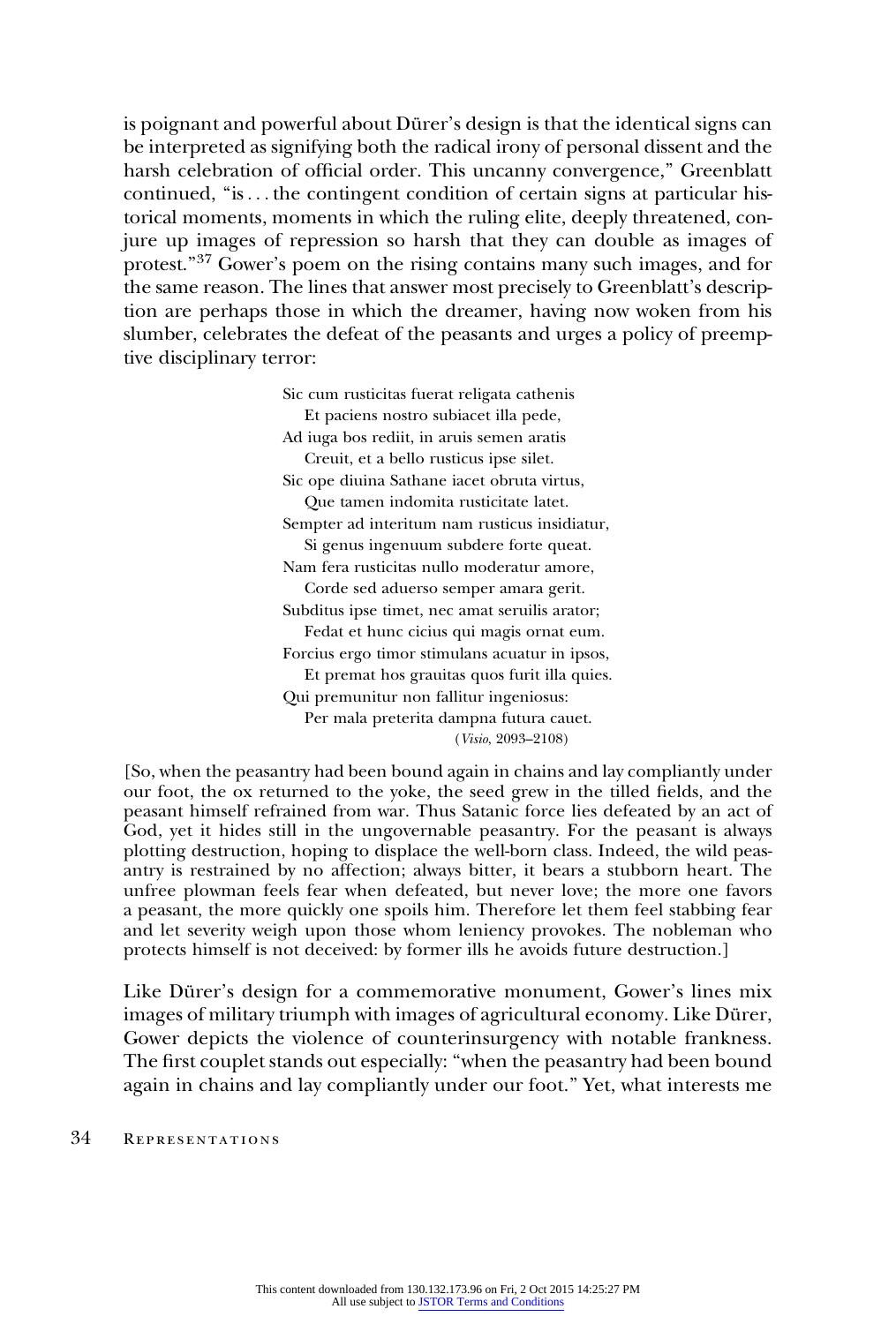about this statement and the passage as a whole is less the possibility of misconstruing it as an image of protest than the fact that it exaggerates. Gower's speaker indulges in imaginative overreach, projecting a concentration of power and intensity of domination unattainable within contemporary structures and techniques of government.<sup>38</sup> Gower is correct that the suppression of the rising was brutal. The ruling elite had memorable ways of killing people, they could employ muscle when the violence sanctioned by law proved insufficient to their needs, and they could, on special occasions, run a military campaign through the countryside. However, the aristocracy and their affiliates did not have the capacity to enforce class power in so unmediated and continuous a manner as Gower's speaker imagines. They were too small in number, their institutions of law and order were insufficiently developed, and they were too fully occupied in the cultures of consumption to devote themselves to the work of consistent, minute, and direct domination. Historians of medieval English economy and government emphasize that the ordinary operations of law enforcement and economic extraction could only be performed in medieval communities if peasant villagers were themselves engaged in those tasks.39 Although there was a great deal of local variation in administrative arrangements, the agents of king and landlord were typically itinerant: this was not an age of panoptic power. Lordship could not distribute itself over its full territory or maintain a standing presence in each of the distributed locals where it claimed obeisance; it could only delegate and visit.

The topic is a complicated one. However, the small peasants who, in Karl Marx's famous account, formed the French nation ''by the simple addition of isomorphous magnitudes, much as potatoes in a sack form a sack of potatoes'' belong, like the potato itself, to a later era and different regime of governmentality.<sup>40</sup> Marx considered the situation he described to be a recent development, the result of changes in the structure of the French state and in methods of rural exploitation. That point was understood with clarity by Thomas Pettitt, in a study dedicated primarily to the question of affiliations between popular rebellion and folk festival: ''In the centuries before the Agrarian Revolution," Pettitt wrote, "[the peasantry] had experience of local administration—manorial, parochial, hundredal—which they could exploit for rebellious purposes. Later, the pauperized rural and urban labourers, deprived of any participation in the administration of local affairs, had no such experience to turn to when the call to rebellion came."<sup>41</sup> Similarly, one of Steven Justice's signal achievements in Writing and Rebellion was to show how the grounds of possibility for the rising of 1381 were supplied by ordinary village life.<sup>42</sup> There was, in Justice's phrase, an "idiom of rural politics," but not just an "idiom": rather, an array of techniques and practices for organizing communal life and a notion of moral community different from the one articulated by Gower.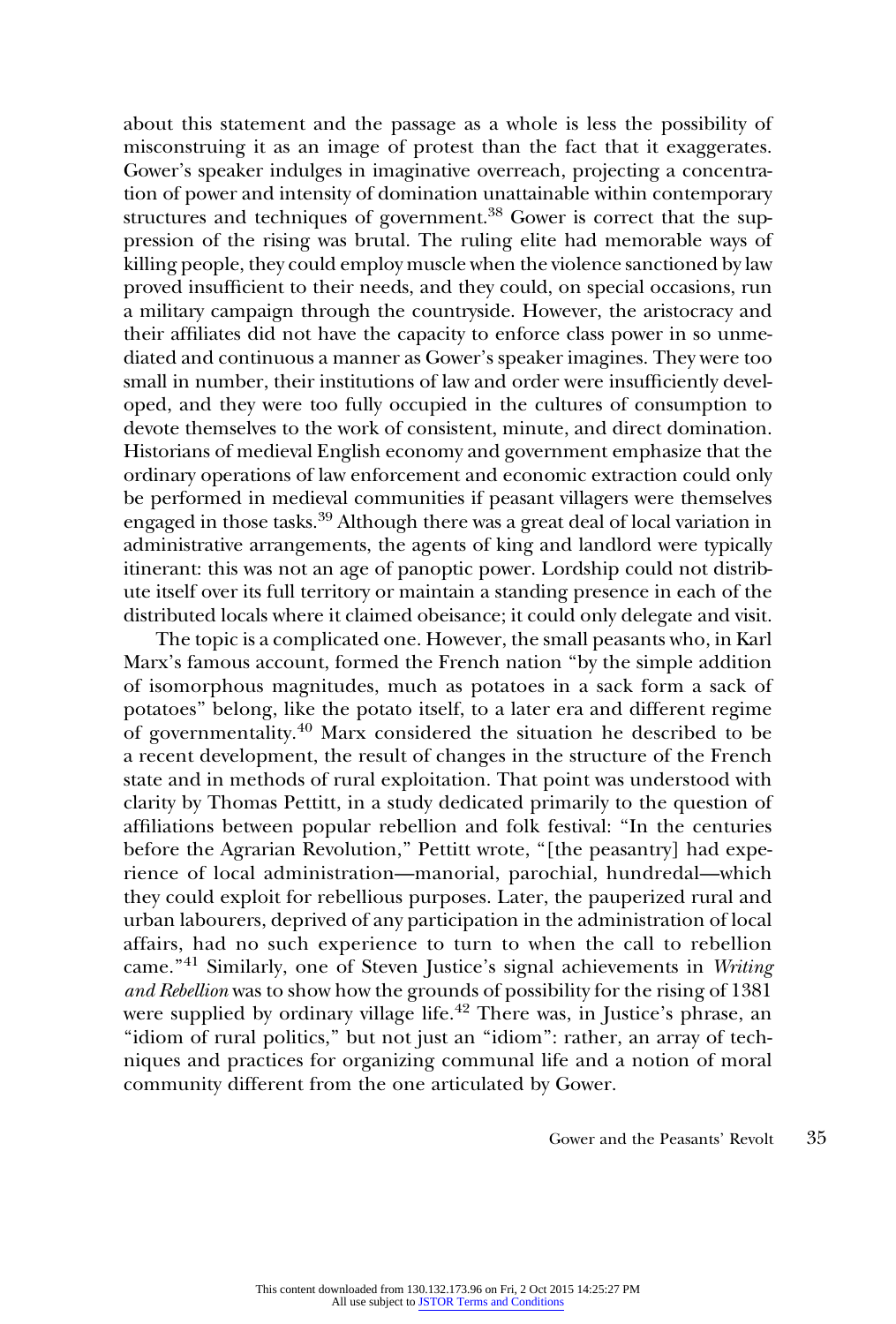For an illustration, one might consider tax collection. The connection between the rising and the ''third poll tax'' is well documented, especially in a series of important studies by E. B. Fryde. $43$  However, this connection ought to be reconceived from the perspectives of peasants and other commoners who were regularly brought into contact with the lower reaches of government, were obligated to contribute to its functioning, and were significantly responsible for organizing ordinary life within their own communities. News of tax levies might reach villages through the county courts, institutions that regularly assembled men from across the county and whose composition extended far down the social scale.44 Discontent might coalesce around the knowledge that communities on the other side of the county were also discontented. Tax returns were typically certified by the village constable and two other respected men from the village, or by the mayors or bailiffs of towns. These local authorities were answerable to the collectors appointed to each county or, more often, to their assistants.<sup>45</sup> During the decade before the rising, the nobility's renewed military adventures in France had occasioned sharply higher and almost annual levies of direct taxation. Even in this context, however, the chancellor's subsidy request at the Northampton Parliament in November 1380 was extraordinary: it came distressingly close on the heels of the last parliamentary grant, while the requested sum was well out of proportion with previous payments.46 John of Gaunt's attack on the Good Parliament, four years previously, presumably closed off the possibility of any serious parliamentary challenge. Records indicate that representatives of the Commons grumbled—the tax, they said, was ''moelt outrageouse, et oultrement importable''—but then complied with their charge, which was to select the instrument and terms of the exaction. $47$  Their selection on this occasion testifies to their desire to comply with the government's request, but also to their disinclination to engage concrete details of administration.<sup>48</sup> They rejected the intricate graduated scale employed in the 1379 poll tax which had proved difficult to assess and collect—in favor of the simpler flatrate poll tax successfully collected in 1377. (The traditional tax on movable goods might have been an attractive alternative, had this type of tax not been levied by the previous parliament and collected that spring.) To bring revenues closer to the government's present requirements, Parliament simply multiplied the 1377 rate by a factor of three, from four pence to one shilling per adult.49 The resulting tax was both heavy and heavily regressive, structured such that the majority of revenues would come from those for whom the fixed rate represented the greatest proportional burden. The parliamentary grant appealed to the "strong" to help the "weak" in their community and provided some general guidelines to this effect. Actual redistribution was, however, left to the discretion of individual towns and villages. This was not unusual. The traditional tax on movable goods had been fixed since 1334; in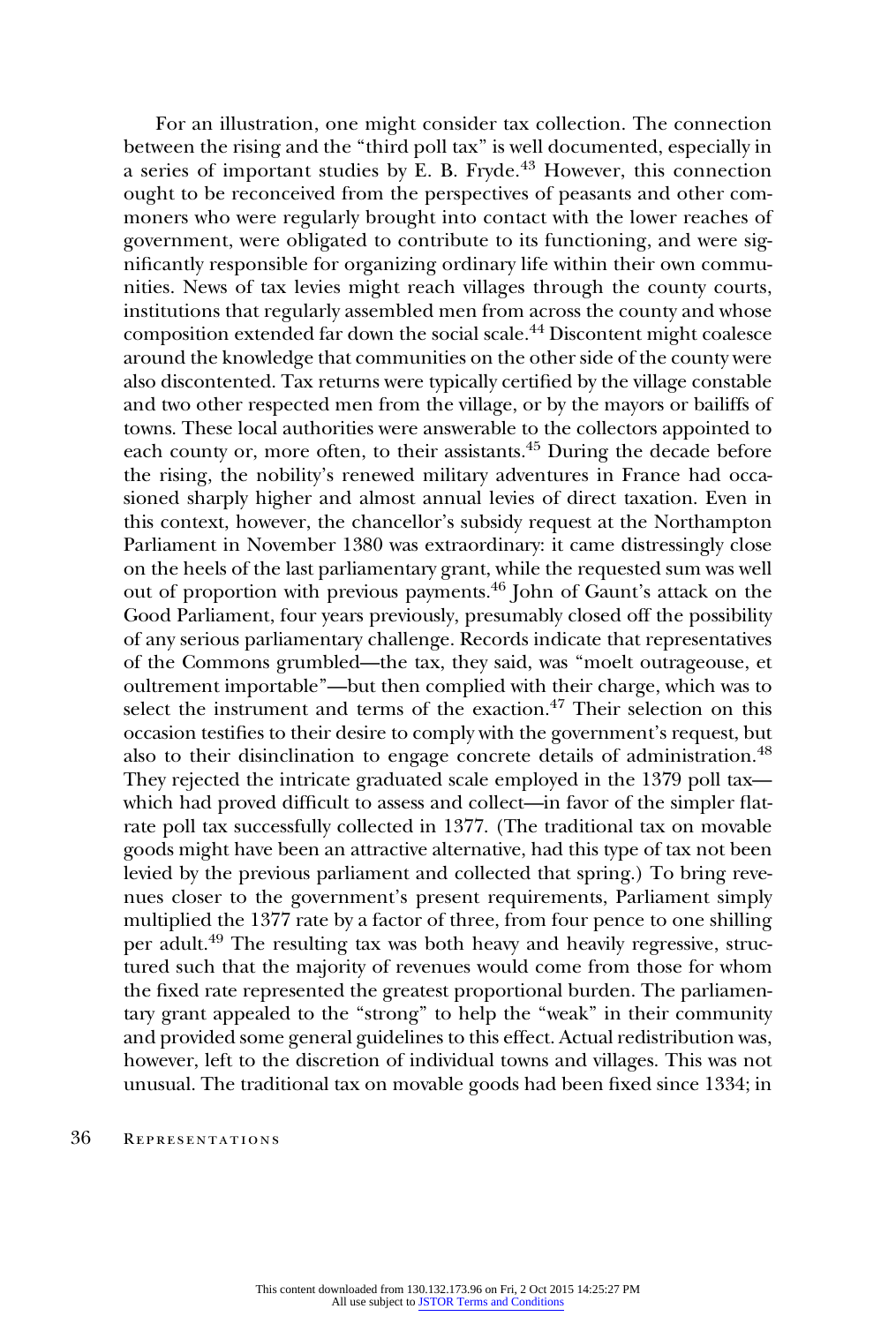subsequent levies of this tax, towns and villages were held accountable for their 1334 assessment and expected to raise the fixed sum from among their members as they saw fit. Communities were experienced at taking up collections. However, the 1380–81 tax was new and heavy. Silent and resigned payment was impossible: in the absence of a fixed schedule of the sort Parliament had supplied for the poll tax of 1379, communities necessarily took up the question of whether, and how, they should redistribute their per capita liability. The discussions that must have transpired are lost. However, their results may be read in the exceptionally detailed tax returns produced by some communities (many of the returns record taxpayers' occupational status, making them an indispensable data source for demographic study); in the widespread evasion of the tax (visible to exchequer clerks who compared the 1380–81 returns with those of the 1377 poll tax); and, finally, in the rapid spread of rebellion the following June.<sup>50</sup>

The government's mechanism for enforcement of labor laws supplies a similar—and similarly apposite—example of devolved responsibility. After the first wave of plague, the central government had sought to freeze wages at pre-plague levels, prevent laborers from moving between employers, and press free persons into compulsory agricultural labor.<sup>51</sup> Infractions against the Statute of Labourers were to be heard by justices who rotated through the realm's counties under royal commission. There were several different arrangements for this.<sup>52</sup> However, throughout the successive higher-order reorganizations, responsibility for identifying and reporting violations necessarily fell to the manor and village, including the village constables. The men selected to serve as constable, reeve, and other minor officers were typically among the wealthier villagers, distinguished from their neighbors by comparatively more extensive lands and goods. As Lawrence Poos shows, this arrangement was not, on the whole, conducive to peasant resistance and solidarity: the interests of village officers would align in important respects with the interests of the authorities who had invested them in office, and they tended to act accordingly.<sup>53</sup> Poos's point holds as well for tax collection and assessment.<sup>54</sup> However, if villagers and minor officials approached their situation strategically, the advent of the rising opened up a new strategic field, one in which petty enforcers of the labor law and petty violators of it might both call for elimination of the law. In 1353, at a court leet in Pentlow, Essex, a jury accused Richard Warde of assaulting Richard Bridder in the church at Pentlow and drawing blood from him.<sup>55</sup> Warde was constable of the neighboring town of Cavendish; the court record states that he had sought to apprehend Bridder for violations of the Statute of Labourers, and that he intended to bring him before the itinerant justices empowered to hear and decide cases involving that law. For the wound he suffered in the church at the hands of the constable, Bridder raised the hue and cry. During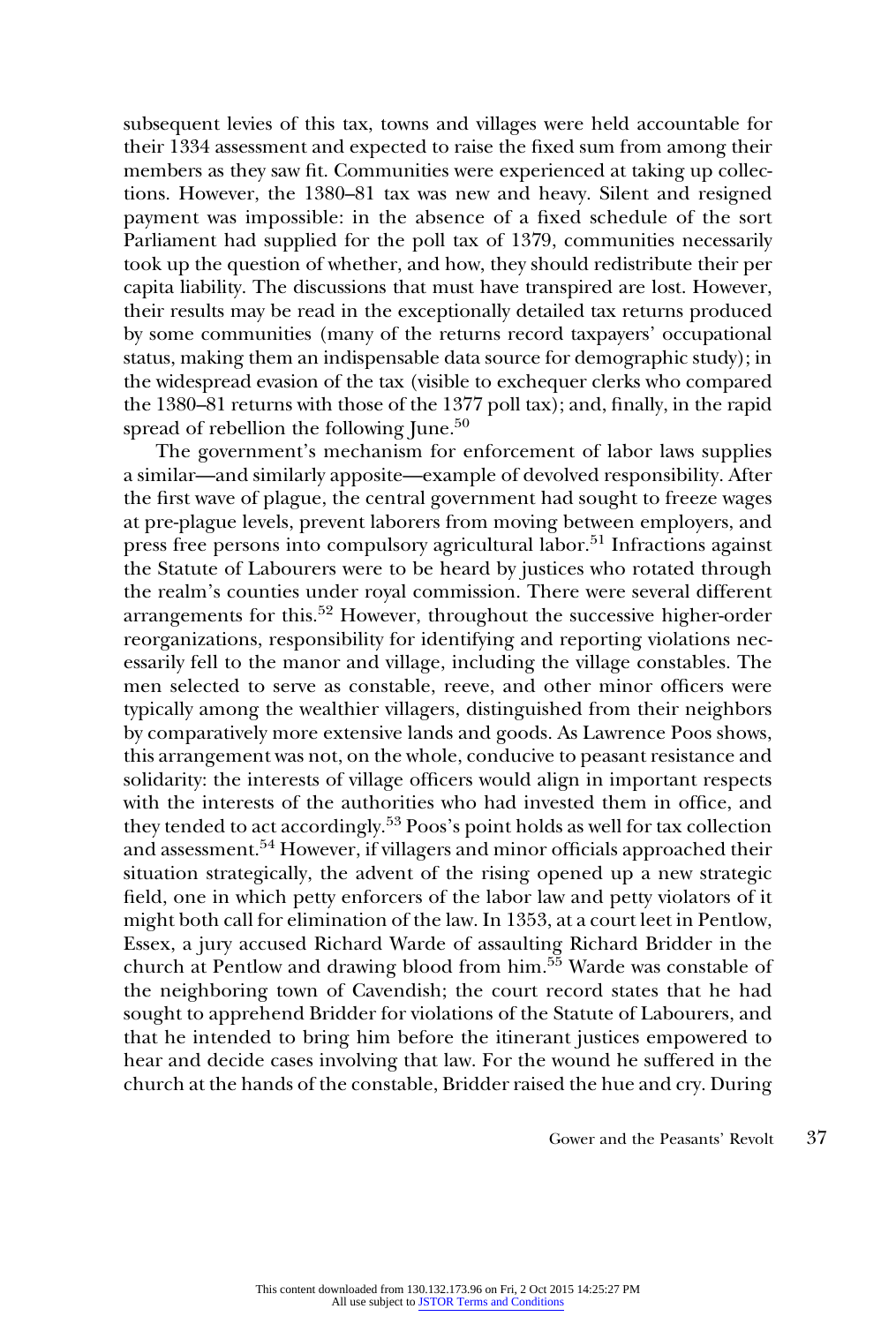the rising of 1381, all the individual elements of this incident might be rearranged within a new strategic field. Rather than attempting to enforce the Statute of Labourers as his office required, the town constable might lead his neighbors in targeted attacks on the archives and properties of the county sheriff, justice of the peace, royal councilor, and manorial lord. Rather than swear laborers to obey the terms of the legislation, a constable and his neighbors might swear one another to oppose the government's rule. If constable and laborer made the trek into London, they might both raise the hue and cry against the king's councilors.

Prior experience of resistance must also have played a role in the events of June 1381: one would not want to ignore longer histories of peasant resistance or underestimate the legacies of hope and experience that the rebels of 1381 may have derived from them.<sup>56</sup> However, it seems that the rising was effected in large part by turning the ''traditional organizational framework" to new ends.<sup>57</sup> Legal records produced during the suppression of the rising include indictments against disproportionately large numbers of people who had previously served in the minor offices of manor and village: reeves, chief pledges, affeerers, ale-tasters, bailiffs, jurors, constables, and tax collectors.<sup>58</sup> All researchers who have studied this topic emphasize that the records are numerically skewed: indictments regularly state the names of only a few ringleaders, adding that they were accompanied by many other persons left unnamed. However, numerical skewing does not affect the basic finding, which is that individuals indicted as leaders of the revolt were often representatives of seigniorial or government authority in the years prior to the revolt. Networks of obligation were reversible. Villagers who had previously served seigniorial or government authorities joined—or led—their neighbors against those same authorities in the spring of 1381. As they did so, they made new use of traditional organizational frameworks. The rebels made and demanded oaths of allegiance.<sup>59</sup> They called on their experience of military array in defensive militias.<sup>60</sup> They raised the hue and cry.<sup>61</sup> By means of these operations, they assembled individuals into new, obligatory collectives with the authority to issue orders, mete out punishments, and pursue political objectives. Legal records describe these collective bodies variously as a band, covin, company, assembly, meeting, sworn alliance, or confederation (societas, covina, comitiva, conventicula, congregacio, affidacio,  $allegancia$ ).<sup>62</sup> According to chronicles, the members themselves termed their collective body the ''commons'' or the ''true commons.'' Oaths of allegiance were demanded in the name of the king and "truth"—that is, fidelity, or the honoring of communal obligations.<sup>63</sup> The party that extracted the oath might be a village notable, a current or former holder of petty office. Those extracting oaths and those swearing them were probably often known to one another, as members of the same or neighboring villages, but a prior social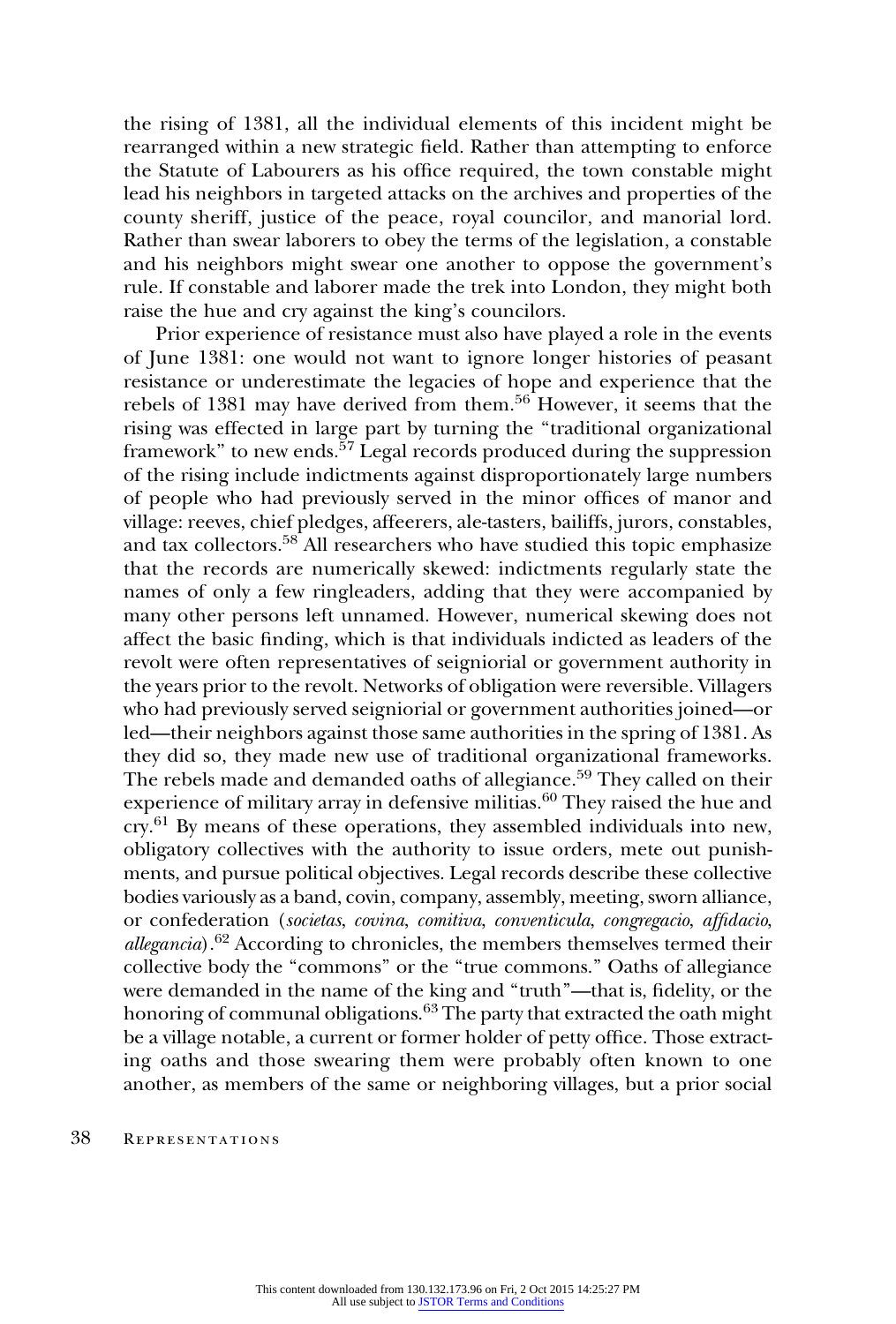connection was not necessary. Strangers encountered on the highway, including strangers of high social standing, could be met with the same obligation to swear their incorporation into the true commons.

Study of the legal records led Rodney Hilton to conclude that ''the rising was one of the whole people below the ranks of those who exercised lordship in the countryside and established authority in the towns.''<sup>64</sup> That characterization has been confirmed by subsequent and much more extensive studies.<sup>65</sup> Free and unfree agriculturalists were joined by wage laborers and artisans from both the countryside and the towns. The textile industry and clothing trades were prominently represented among the indicted rebels in Essex, Norfolk, and London. At least thirty-five of the accused are identified as clerics.<sup>66</sup> In a few provincial towns where municipal liberties were still withheld by monastic overlords (St. Albans, Bury St. Edmunds) or curtailed by the university corporation (Cambridge), city leaders themselves participated in the rebellion.<sup>67</sup> In London the rising drew support from members of ''all those classes outside the oligarchy of the wealthiest merchants,'' from the smaller citizen craftsmen to apprentices and day laborers.68 Assembly of this data has been accompanied in modern scholarship by a sharpened appreciation that the rising was not unitary. It was instead a concatenation of local events, following different logics in the towns than in rural Essex and Kent.<sup>69</sup>

At one level, the point of the preceding paragraphs is just that Visio Anglie comes to rest in a wishful simplification of the operations and distribution of power in late medieval English society. The poem is a document in the psychic life of itinerant power: the rising is defeated through a total effacement of peasant agencies, including the minimal exercises of agency necessary to ordinary operations of government and economy. Yet the poem's conclusive annihilation of peasant agencies can proceed only after some registration of them. Visio Anglie does this, and more pregnantly than previous commentators have noticed; one only needs to know how to read its twisted representational technique. John Fisher noticed that the different bands of animals code different conditions of people, but he did not pursue the topic further.<sup>70</sup> Gower decodes the dream's animal allegory in a prose note summarizing the argument of the poem's sixth chapter:

Hic dicit se per sompnium quintam vulgi turmam in mureligos et vulpes vidisse mutatam: dicit mureligos, vt seruos domesticos; dicit vulpes, quia fures ruptis vbique gaiolis, liberi tunc eos comitabantur. (Visio, 461p)

[Here he says that in his dream he saw a fifth group of the masses transformed into cats and foxes. By ''cats'' he means household servants. The foxes are criminals: once freed from the prisons that were everywhere broken open, the criminals teamed up with the servants.] $^{71}$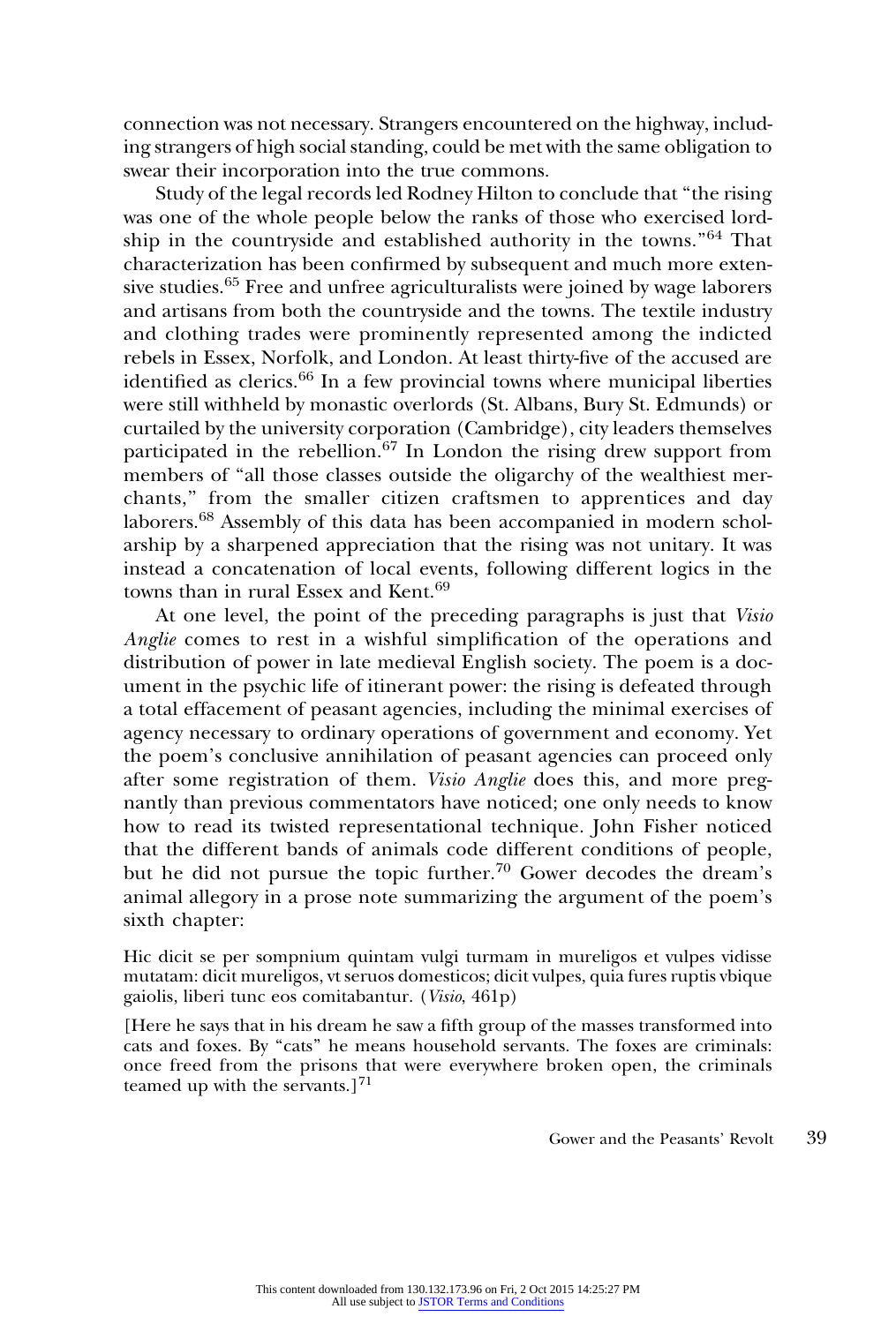The freeing of prisoners from jails was one of the rebellion's first actions, and often repeated. Foxes are typically a criminal element in medieval animal fables; perhaps cats struck Gower as a suitable animal emblem for independent-minded household help. The headnote to the next chapter glosses owls as thieves: ''bubones, id est predones'' (Visio, 505p). Eric Stockton's translation of predones as ''birds of prey'' is not wrong, but reduces the gloss to a bland ornithological identification (''owls are a kind of bird of prey") and obscures the dream-vision's coded social content.<sup>72</sup> The remaining headnotes assert no further identifications, but Gower's meaning is clear enough: the animals function at least in part as heraldic devices. Later, in his Chronica Tripertita, Gower would designate aristocratic personages as a swan, bear, horse, sun, crescent moon, boar, and castle, carefully identifying each device in the poem's prose glosses.73 In Visio Anglie, he constructed a similarly heraldic system of signification, but with this important difference: the animal emblems represent neither individual aristocrats nor their family lineages, but instead nonnoble occupationally defined collectivities. The donkeys and oxen that make up the first and second bands are emblems of the agriculturalists who used these animals in their field work. Among the donkeys' crimes is their refusal to carry sacks of farm goods into the village for sale (Visio, 193–94), a kind of work that landlords extracted from their unfree tenants. Oxen were the preferred plowing animals in medieval England. Gower tells us that they have rebelled against their customary work, leaving the fields untilled, unplanted, and strewn with disused agricultural instruments (Visio, 277–84). The voracious pigs that form the third band are emblems of free laborers who, Gower complains, are demanding ever higher wages for their work (Visio, 367–68). In Mirour de l'Omme and Vox Clamantis, Gower had already complained that servants and agricultural laborers expected to eat better than their parents and grandparents had.<sup>74</sup> The dogs that follow the swine run from cottages, the bakery, the kitchen, the butcher's shop, the mill, and the stable (Visio, 397–404). They are presumably emblems of their owners. At the beginning of Visio Anglie, when Gower's dreamer first catches sight of the bands of ordinary people on the green, those people appear to him as an undifferentiated provincial mass (''tanta rusticitate''; Visio, 174). Their subsequent transformation into beasts materializes their separation from human reason and sentiment but simultaneously assigns them particularized statuses within a differentiated human society: "Diuersas turmas diuersaque forma figurat, / Quamlibet et propria condicione notat'' (Different shapes transfigured different groups, marking each one with its own status; *Visio*, 179–80). The word *propria* in line 180 means not only "proper" or "right" but also "real." The new animal shapes imposed on each band of rebels express, Gower says, their real or actual social status.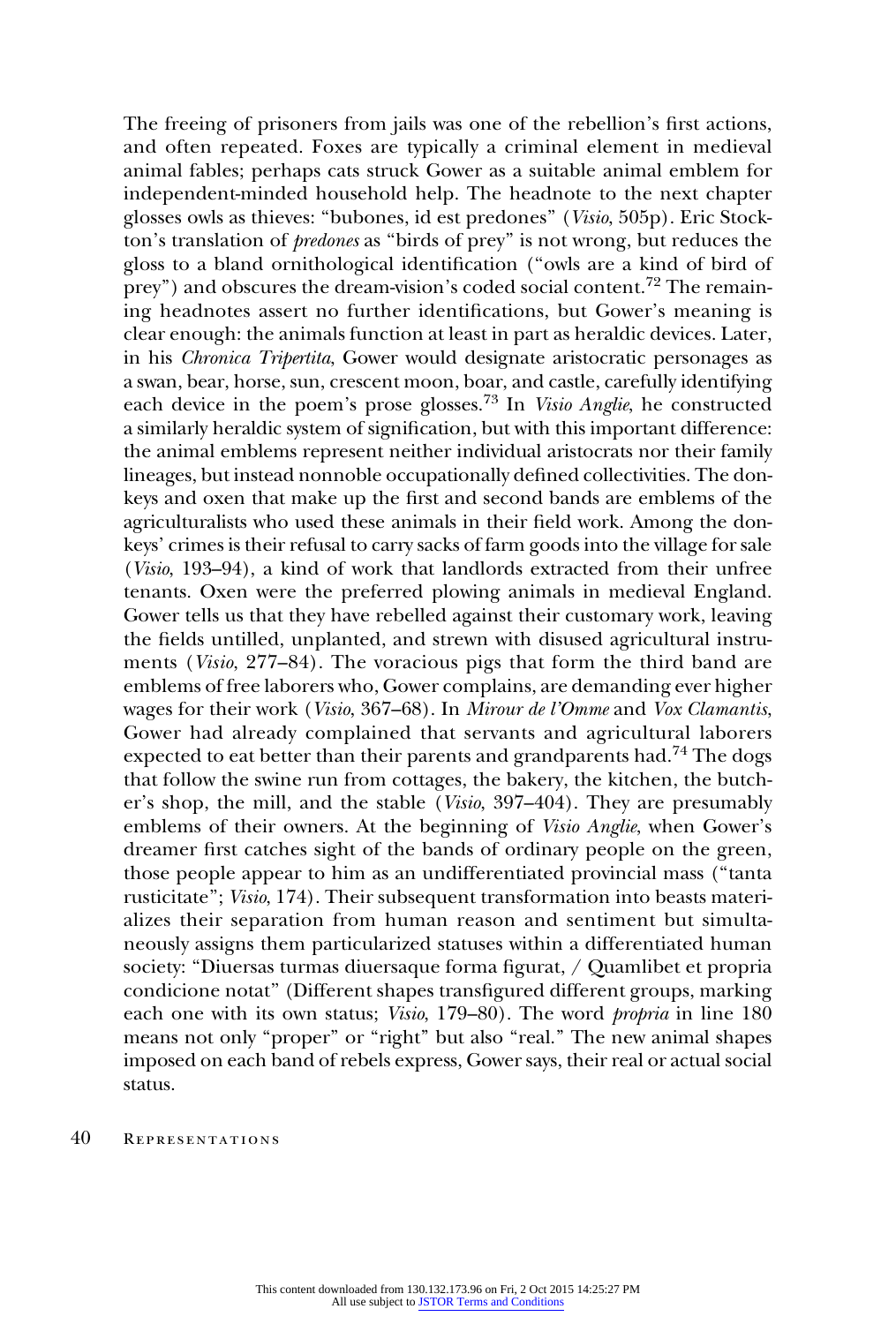The poetics of heraldry supplied Gower with another field for the old dialectic of (in)decorum. The donkeys provide an example. After their second transformation, the donkey-monsters prove swifter than deer and better leapers than leopards (Visio, 229–32). They also sport tails longer than those by which the lion is distinguished: ''Longior in cauda fuerat tunc vilis asellus / Quam fuit insignis (prothdolor!) ipse leo'' (Visio, 233–34). Gower drew this last touch from Nigel Witeker's Speculum stultorum, in which a donkey wishes for a long tail.<sup>75</sup> That detail becomes less bizarre when we recall that the royal arms of England displayed three highly stylized lions passant guardant, with long tails that fit within the escutcheon's frame only by forming a double loop over the animals' backs. Gower's demonic donkeys have acquired—as a royal encroachment—what was merely an asinine wish in Nigel's satirical poem. Usurpation emerges as an enduring theme in these passages, endlessly varied. There are, for instance, no horses among the rebel bands; they appear in the poem only as victims of the donkeys' presumptuous encroachments (Visio, 197–98). Oxen assume the fierce nature of lions, leopards, and bears (Visio, 293–94), and barnyard fowl presume to the status of falcons and eagles (*Visio*, 519–22). These animals are all heraldic symbols of nobility. By their polymorphous transformations, the animals commit meaningful offenses against the symbolic system of medieval heraldry and express the rebels' encroachments upon aristocratic right.

More importantly, however, the animal emblems set the stage for subsequent and highly intentional acts of association. The bands join together. They swear alliances and consecrate treaties (pacta, federa) among themselves. Smaller groups are shown to unite into larger groups (the words are [con] sociare, associare, comitare, and convenire).<sup>76</sup> Like the chronicles and the legal records, Visio Anglie registers a special interest in the associative activities of the rebels. Before marching on London, the assembled rebelanimals ''conclude reciprocal treaties with clasped hands'' (ipsi / Complexis manibus mutua pacta ferunt; Visio, 725–26). Later, on the occasion of their triumphant entry into that city, ''The unfree assembly seeks to join one victorious right hand with another'' (Victricem repetit dextre coniungere dextram / Concio seruilis; Visio, 909–10). The clasped hands remind us that the dream's rebellious animals are people. They extend the dream-vision's blurring of human and animal.<sup>77</sup> However, more significant than the human hands themselves are their acts of solemnizing mutua pacta. The beasts of the fields have presumed to the august political forms of social organization ordinarily reserved for states and their governing families. Gower pitches the animal alliances at an absurdly elevated and official register; the associational techniques of the rising were presumably humbler, drawn from the life experience of its participants. Yet, if the alliance-motif rejoins the larger theme of usurpation, it nevertheless has its own specific logic. Gower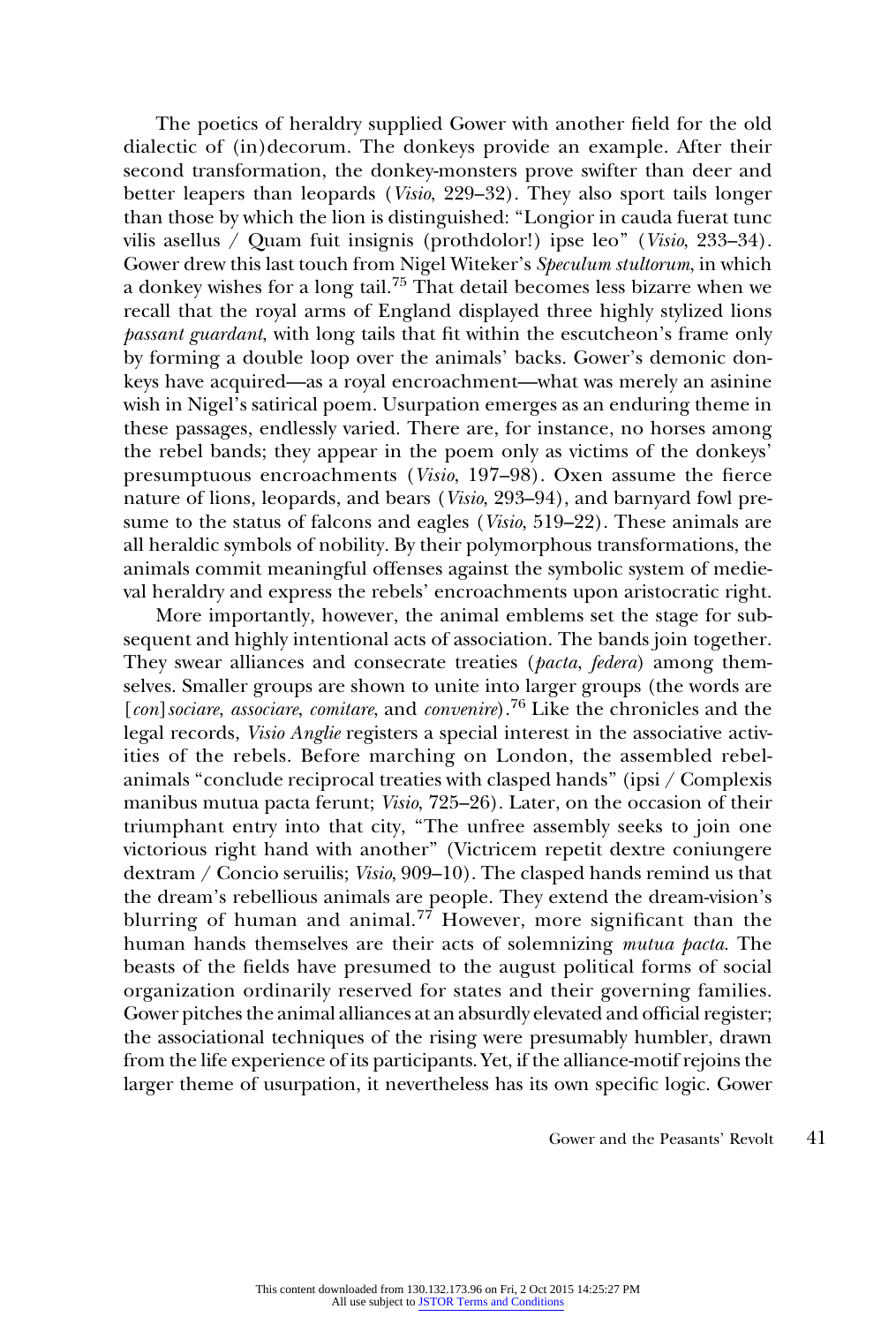developed that logic in detail and assigned it an absolutely central place in his narrative.

One can, perhaps distinguish four principal features. First, the alliances are formal and political, as we have seen. Second, they supervene upon and suspend natural antagonisms. Dogs and foxes are ordinarily hostile to one another (inimici; Visio, 489); nevertheless, they now establish ''reciprocal peace treaties'' (mutua ... federa pacis; Visio, 490). Similarly, owls and songbirds should not get along, but do:

> Nuper et hec volucrum bubones que solet ira Spernere, cessat, et est tunc amor inter eos. (Visio, 555–56)

[Now the hostility ceases which generally causes other birds to spurn owls, and there is instead friendship between them.]

Freed from prison, the owl joins itself with the birds of the fields as their companion (Visio, 559–60). Animals that ought to be enemies throw their natures aside. Third, the alliances multiply individual strength and ferocity: domestic and wild beasts attain new destructive power from their federation. Gower says that the animal bands became more fearsome when combined: "Mixtaque sic pariter sunt metuenda magis" (Visio, 510). This is true of the individual bands as well:

> Federa cum socio dat verres iuncta nefrendo, Vt magis euertant congradiuntur humum. Scrophaque sus sociam porcam sibi consociarunt, Que magis vt noceant, plura maligna mouent. (Visio, 307–10)

[The boar issued joint treaties with its toothless companion; they run together so that they might tear up more soil. The breeding-sow and hog allied themselves with a porcine ally and they perpetrate multiple evils in order to do more damage.]

The swine are terrifying not just for their mythologico-scriptural monstrosity (enormous size, flaming breath, spear-like bristles, possession by demons, and so on) but also, and more simply, because they have entered into alliance with the boar. Finally, the alliances herald the millennium. The rebel-animals are joined by biblical plagues of flies and frogs; in lines lifted from Godfrey of Viterbo's Pantheon, they are joined by the progeny of Cain (Visio, 757) and by Gog and Magog (Visio, 767; compare Revelation 20:7–10). When the animals gather together, their number is said to be "like the sands" of the sea,'' an allusion to Satan's gathered armies in Revelation (Visio, 680 and 749; compare Revelation 20:7). In sum, the alliance-motif in Visio Anglie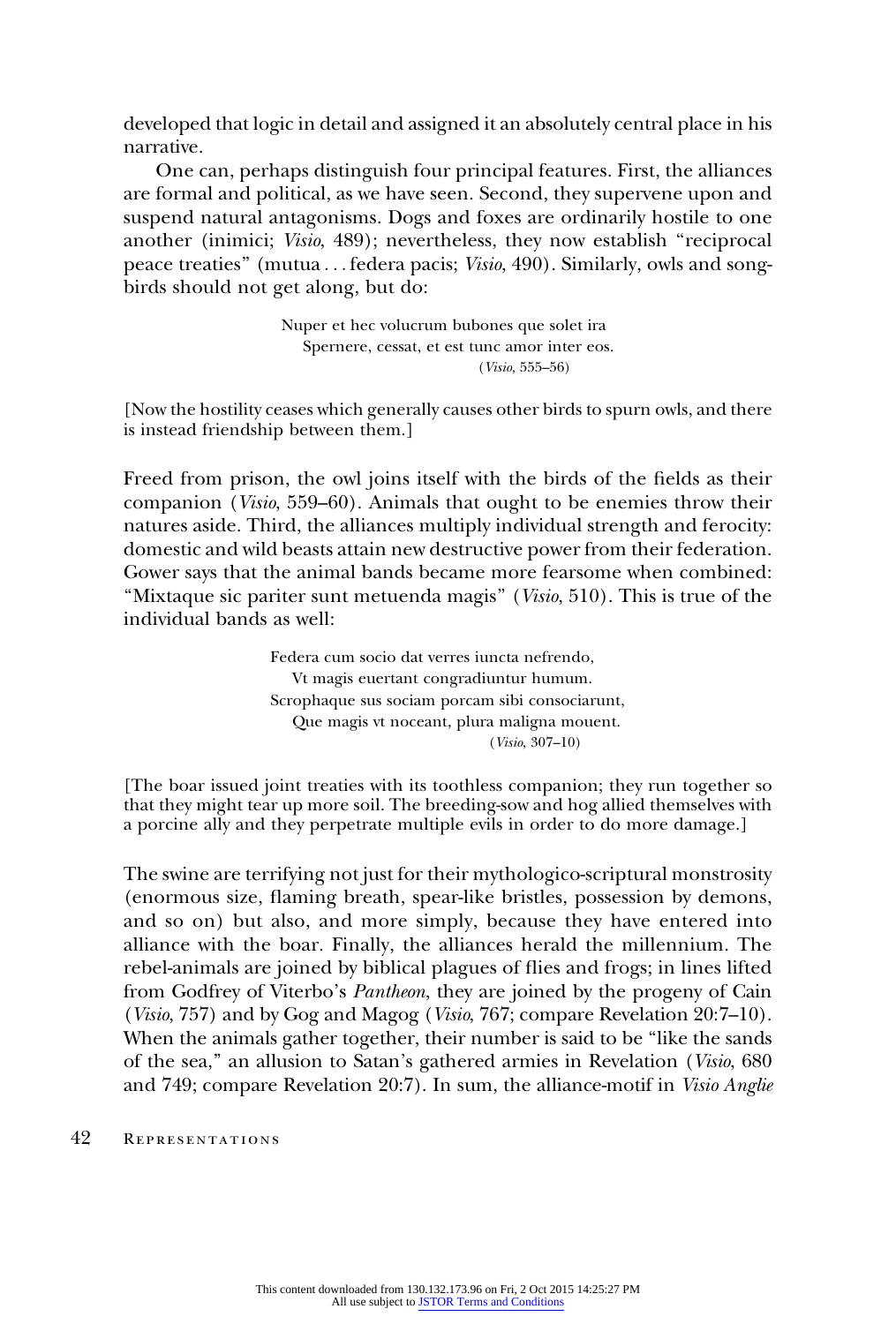consists in formalized acts of political unification that suspend natural hostility, multiply force, and announce the end-times.

Taken together, these features form a point-by-point parody of Isaian messianic prophecy:

The wolf shall dwell with the lamb: and the leopard shall lie down with the kid: the calf and the lion, and the sheep shall abide together, and a little child shall lead them. (Isaiah 11:6, Douay Rheims version)

Christian exegetes explained this prophecy as an animal allegory. According to standard interpretations, Isaiah refers, by means of the different animals, to the different conditions of people united in Christ. The leopard is a proud man and the kid a humble sinner in the church. Similarly, the wolf is Saul as persecutor of Christians and the lamb is Ananias (Acts 9:10–18) ''et huiusmodi,'' that is, and any other analogous pair. This system of identifications was asserted by Jerome and transmitted in the *Glossa Ordinaria.<sup>78</sup> N*icholas of Lyre extended it in his influential commentary: the wolves are vicious robbers, while the leopard is a person bearing the spots and stains (maculas, a common Latin pun) of many past mistakes.<sup>79</sup> Gower had already alluded to this Isaian prophecy late in the Vox Clamantis, turning it on its head:

> Custodit vulpis modo pullos et lupus agnos, Perdices nisus lignaque sicca focus. (Vox, 7.225–26)

[Now the fox guards the chickens and the wolf the lambs; the hawk guards the partridges and the fireplace guards dry wood.]

The couplet occurs in a rambling and vividly illustrated passage about how the whole world has become perverted. In the context of that argument, the reconciliation of predator and prey is evidence not of a glorious new order, but of the predators' corruption. There is, similarly, a whole network of dislocations between Isaiah 11 and the animal alliances of Visio Anglie. Isaiah's animal friendship announces the arrival of the Messiah; Gower's animal alliances herald the loosing of Satan. Isaiah proclaims the suspension of natural antagonism and reign of peace; Gower describes the displacement of natural antagonism onto a new enemy. In Isaiah's prophecy, the law of nature is superseded, replaced by a new law; in Gower's vision, the law of nature remains sublimely inviolate beyond all the injuries committed against it. Nature remains both the law by which the animal alliances are condemned and the condition to which the animals will return following the hiatus of rebellion. Finally, there is a difference in political organization. Isaiah instances the ancient shepherd-flock dyad: the One who leads the people differs in essence from them, just as a shepherd differs from his sheep.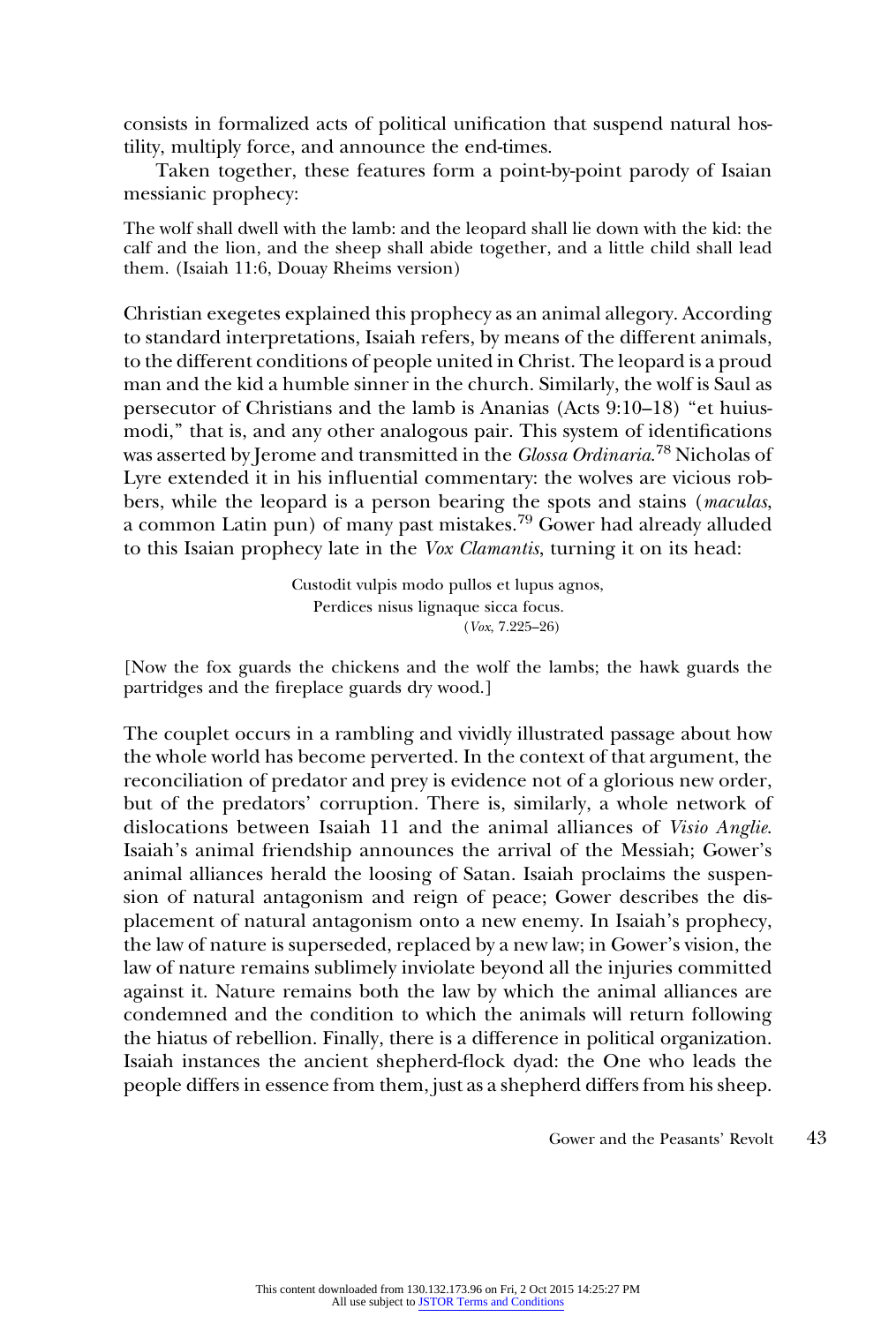By contrast with that pastoral model, the leaders of the animal bands in Gower's poem emerge from the masses whom they lead and differ from them in no essential respects: they are all squawking animals.

The parody of Isaiah registers, and repudiates, an alternate way of organizing life. Gower framed *Visio Anglie* as a report of how "unfree peasants" [seruiles rustici] violently revolted against the realm's nobles and well-born persons'' (Prol.1p). The opening chapters depict a social body split in two: a universal congregation of unenfranchised commoners is massed against the aristocratic party. When the different rebel bands unite and swear alliance to one another, the result is the most fearsome of all the poem's monsters: the self-organized political activity of unenfranchised people. Gower depicts this as a world-destroying catastrophe, but also as a mirage. When the siege of (New) Troy gives way to the perilous sea voyage, the rising is converted into tempestuous yet inanimate wind and rain. When the dreamer of Visio Anglie claims the storm as punishment for his own sin, the chain of attenuations is complete: from common people, to domestic animals, to monstrous beasts, to barbarian horde, to wind and rain, the rising has shrunk down into a matter of the governing class's conscience. The political agency of the unenfranchised commons is effaced, and the prospect that they could form a real agent of history is displaced by the familiar world in which the aristocracy is, through moral lapse, its own worst enemy. Society's destiny is not the product of a protracted war between two unequal and perpetually opposed blocs, but instead the product of the good or bad conduct of the classes that possess exclusive right to political intentions. It follows that the governing classes must be educated, encouraged, supported, and even prodded toward correct living. This is the project of Vox Clamantis.

## Notes

Versions of this essay were presented at Washington University in St. Louis (October 2011) and Yale University (January 2015). I thank the audiences for stimulating discussion, and particularly thank David Lawton at Washington University for suggestions that improved my argument. Ralph Hanna, Claire Waters, and David Quint each offered excellent advice on written versions. Finally, I thank the readers at Representations for exceptionally perceptive readings of this work. As always, views expressed are my own, as are errors.

<sup>1.</sup> There is a vast literature on the Peasants' Revolt; see especially Herbert Eiden, ''In der Knechtschaft werdet ihr verharren—'': Ursachen und Verlauf des englischen Bauernaufstandes von 1381 (Trier, 1995); Herbert Eiden, "The Social Ideology of the Rebels in Suffolk and Norfolk in 1381," in Von Nowgorod bis London: Studien zu Handel, Wirtschaft und Gesellschaft im mittelalterlichen Europa. Festschrift für Stuart Jenks zum 60. Geburtstag, ed. Marie-Luise Heckmann and Jens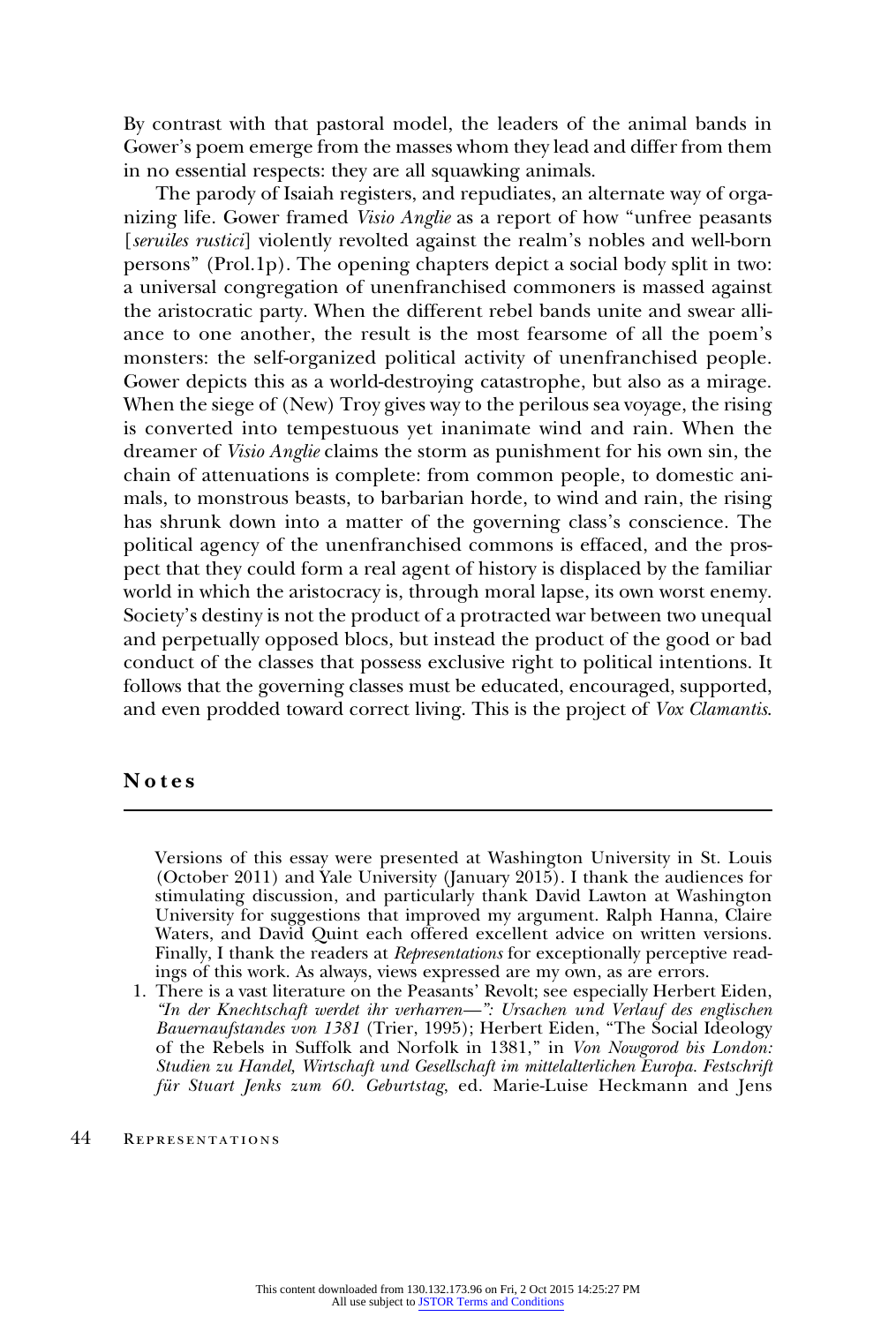Röhrkasten (Göttingen, 2008), 425–40; Nicholas Brooks, "The Organization and Achievements of the Peasants of Kent and Essex in 1381," in Studies in Medieval History Presented to R. H. C. Davis, ed. Henry Mayr-Harting and R. I. Moore (London, 1985), 247–70; R. H. Hilton and T. H. Aston, eds., The English Rising of 1381 (Cambridge, 1984); R. B. Dobson, ed., The Peasants' Revolt of 1381, 2nd ed. (London, 1983); Andrew J. Prescott, ''London in the Peasants' Revolt: A Portrait Gallery,'' London Journal: A Review of Metropolitan Society Past and Present 7, no. 2 (1981): 125–43; and Rodney H. Hilton, Bond Men Made Free: Medieval Peasant Movements and the English Rising of 1381 (London, 1973). Eiden offers the fullest account, an excellent bibliography, and astute discussion of earlier studies. Juliet R. V. Barker, 1381: The Year of the Peasants' Revolt (Cambridge, MA, 2014) came to my attention too late to be consulted.

- 2. On the violence of the suppression, see Andrew J. Prescott, '''The Hand of God': The Suppression of the Peasants' Revolt of 1381," in *Prophecy*, *Apocalypse* and the Day of Doom: Proceedings of the 2000 Harlaxton Symposium, ed. Nigel J. Morgan (Donington, UK, 2004), 317–41.
- 3. For biographical materials, see John H. Fisher, John Gower, Moral Philosopher and Friend of Chaucer (New York, 1964), 37–69; and John Hines, Nathalie Cohen, and Simon Roffey, ''Iohannes Gower, Armiger, Poeta: Records and Memorials of His Life and Death," in A Companion to Gower, ed. Siân Echard (Cambridge, 2004), 23–41.
- 4. Robert Epstein, ''London, Southwark, Westminster: Gower's Urban Contexts,'' in Echard, A Companion to Gower, 53.
- 5. David R. Carlson, ed., John Gower: Poems on Contemporary Events: The ''Visio Anglie" (1381) and "Cronica Tripertita" (1400), trans. A. G. Rigg (Toronto, 2011). For comment on the title, see 8. Among recent studies, the most significant are Maura Nolan, ''The Poetics of Catastrophe: Ovidian Allusion in Gower's Vox Clamantis,'' in Medieval Latin and Middle English Literature: Essays in Honour of Jill Mann, ed. Christopher Cannon and Maura Nolan (Woodbridge, Suffolk, UK, 2011), 113–33; Andrew Galloway, ''Reassessing Gower's Dream-Visions,'' in John Gower, Trilingual Poet: Language, Translation, and Tradition, ed. Elisabeth M. Dutton, John Hines, and Robert F. Yeager (Cambridge, 2010), 288–303; and Steven Justice, Writing and Rebellion: England in 1381 (Berkeley, 1993), 208–13. Maria Wickert's splendid 1953 study remains unsurpassed. I will cite the English translation repeatedly: Maria Wickert, Studies in John Gower, trans. Robert J. Meindl (Washington, DC, 1981).
- 6. For orientation within the chronicle accounts, see Dobson, The Peasants' Revolt of 1381; Antonia Gransden, Historical Writing in England, vol. 2, c. 1307 to the Early  $\tilde{S}$ ixteenth Century (London, 1982), 118–34, 166–69; and John Taylor, English Historical Literature in the Fourteenth Century (Oxford, 1987), 319-24.
- 7. John Gower, Visio Anglie, ll. 171–72. All quotations of this poem are from Carlson, Poems on Contemporary Events. Future citations of line numbers in the poem will be made parenthetically in the main text. A line number followed by "p" means that the quoted text is a prose note preceding that line; in Visio Anglie these notes occur only at the beginning of chapters. Translations are mine, except where noted otherwise. For *Visio Anglie* I have consulted Rigg's verse translation (in Carlson, Poems on Contemporary Events) and Eric Stockton's prose, published as Eric W. Stockton, trans., The Major Latin Works of John Gower: The Voice of One Crying, and The Tripartite Chronicle (Seattle, 1962).
- 8. Justice, Writing and Rebellion, 208–13; Susan Crane, ''The Writing Lesson of 1381,'' in Chaucer's England: Literature in Historical Context, ed. Barbara Hanawalt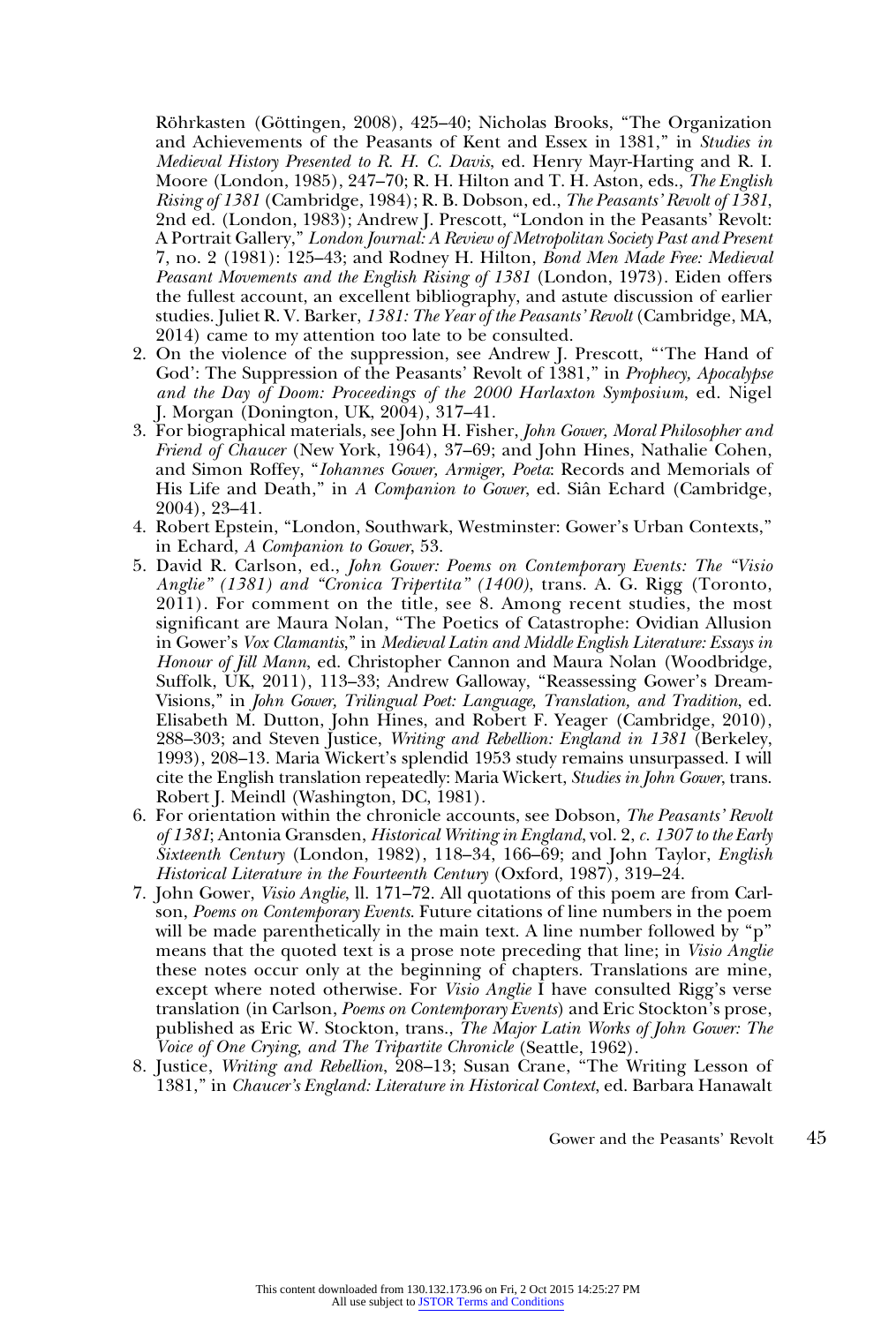(Minneapolis, 1992), 208; David Aers, "Vox Populi and the Literature of 1381," in The Cambridge History of Medieval English Literature, ed. David Wallace (Cambridge, 1999), 441–43. For analysis of similar phenomena in the chronicle accounts, see Paul Strohm, '''A Revelle!': Chronicle Evidence and the Rebel Voice,'' in Hochon's Arrow: The Social Imagination of Fourteenth-Century Texts (Princeton, 1992), 34–51.

- 9. These compositional procedures are laid open to view in Carlson's excellent notes to Poems on Contemporary Events. For discussion, see Nolan, ''The Poetics of Catastrophe''; David R. Carlson, ''Gower's Early Latin Poetry: Text-Genetic Hypotheses of an 'Epistola Ad Regem' (ca. 1377–1380) from the Evidence of John Bale,'' Mediaeval Studies 65, no. 1 (2003): 307–10; and Andrew Galloway, "Gower in His Most Learned Role and the Peasants' Revolt of 1381," Mediaevalia 16 (1993): 329–47.
- 10. The quote is from Gower's great Victorian editor: G. C. Macaulay, ed., The Complete Works of John Gower: Latin Works (Oxford, 1902), xxxii.
- 11. Wickert, Studies, 27–67; Justice, Writing and Rebellion, 207–18; and Galloway, ''Reassessing Gower's Dream-Visions,'' each present illuminating discussions of this topic.
- 12. G. C. Macaulay, ed., The Complete Works of John Gower: French Works (Oxford, 1899). References to Mirour de l'Omme are to this edition. There is an English translation: John Gower, Mirour de l'Omme (The Mirror of Mankind), trans. William Burton Wilson (East Lansing, MI, 1992). For commentary see R. F. Yeager, ''John Gower's French,'' in Echard, A Companion to Gower, 139–45; and Maura Nolan, "Agency and the Poetics of Sensation in Gower's Mirour de l'Omme," in Answerable Style: The Idea of the Literary in Medieval England, ed. Frank Grady and Andrew Galloway (Columbus, OH, 2013), 214–43.
- 13. References to Vox Clamantis 2–7 are to Macaulay, Latin Works, and will be cited in the text parenthetically by book and line number. For the chronology of composition see Wickert, Studies, 1–26; and Fisher, John Gower, 101–9.
- 14. Wickert, Studies, 69–130.
- 15. The verses are printed in Macaulay, Latin Works, 19. For the manuscript attestations, see Wickert, Studies, 83–84. The illustration in British Library, MS Cotton Tiberius A.iv, is reproduced as the frontispiece to Macaulay's edition and also in Derek Pearsall, ''The Manuscripts and Illustrations of Gower's Works,'' in Echard, A Companion to Gower, 85.
- 16. Goffman glosses his term as ''the alignment we take up to ourselves and the others present as expressed in the way we manage the production or reception of an utterance''; Erving Goffman, Forms of Talk (Philadelphia, 1981), 128.
- 17. Wickert, Studies, 83–89.
- 18. Geoffrey Chaucer, Troilus, 5.1856, quoted from Larry Dean Benson, ed., The Riverside Chaucer, 3rd ed. (Boston, 1987). See the OED's notice of this instance, s.v. moral, *adj.*, sense 2b; and Siân Echard's concise review of the epithet's reception: Echard, "Gower's Reputation," in Echard, A Companion to Gower, 3–6.
- 19. Wickert, Studies, 131. This topic bears further study. See A. J. Minnis, '''Moral Gower' and Medieval Literary Theory," in Gower's "Confessio Amantis": Responses and Reassessments, ed. A. J. Minnis (Cambridge, 1983), 50–78; Elizabeth Porter, "Gower's Ethical Microcosm and Political Macrocosm," in Minnis, *Gower's* "Confessio Amantis," 135-62; and Michael P. Kuczynski, "Gower's Metaethics," in John Gower, Recent Readings: Papers Presented at the Meetings of the John Gower Society at the International Congress on Medieval Studies, Western Michigan University, 1983–1988,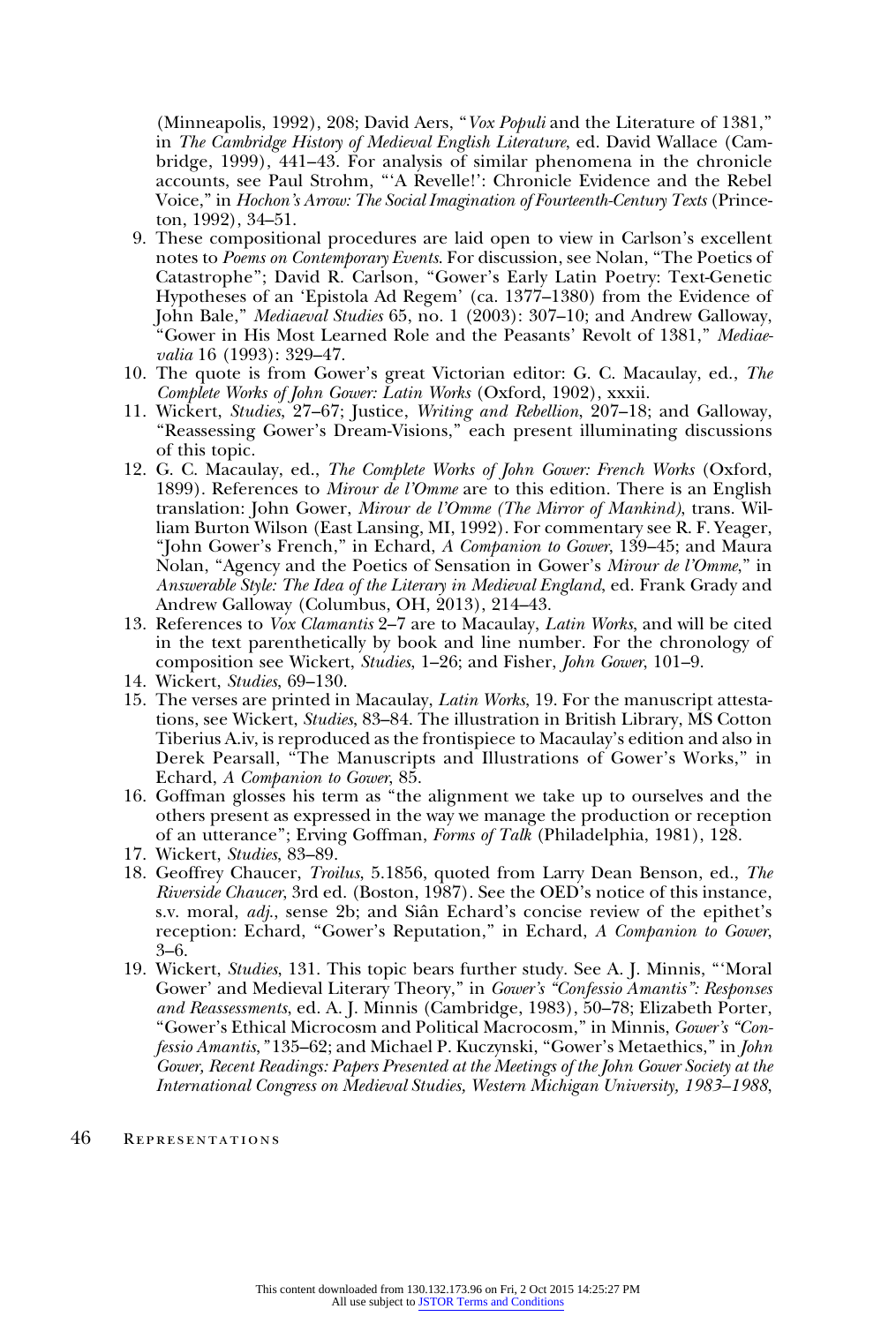ed. Robert F. Yeager (Kalamazoo, MI, 1989), 189–207. Future studies might profit from exemplary recent essays on the ethical thought of Piers Plowman, and, more distantly, from Michel Foucault's studies of ancient and late antique ethical practices. For the former, see Anne Middleton, ''Dowel, the Proverbial, and the Vernacular: Some Versions of Pastoralia," in Medieval Poetics and Social Practice: Responding to the Work of Penn R. Szittya, ed. Seeta Chaganti (New York, 2012), 143–69; and Ralph Hanna, ''Speculum Vitae and the Form of Piers Plowman," in Grady and Galloway, Answerable Style, 121–39. Within Foucault's work see especially the lecture courses of 1979–80 and 1981–82: Michel Foucault, On the Government of the Living: Lectures at the Collège de France, 1979–1980, ed. Michel Senellart, trans. Graham Burchell (New York, 2014); and Michel Foucault, The Hermeneutics of the Subject: Lectures at the Collège de France, 1981-82, ed. Frédéric Gros, trans. Graham Burchell (New York, 2005).

- 20. Galloway, ''Reassessing Gower's Dream-Visions,'' 294–301.
- 21. Ibid., 302.
- 22. The phrase is Anne Middleton's, influentially applied to William Langland's Piers Plowman and to Gower's later poem Confessio Amantis. Anne Middleton, "The Idea of Public Poetry in the Reign of Richard II," Speculum 53 (1978): 102.
- 23. "At the point of transition between the *Visio* and the  $V[\alpha x]$  C[*lamantis*], that is, in the prologue of the second book, in which—if anywhere—the juncture ought to have become visible, a clear allusion is absent from the text''; Wickert, Studies, 15. Wickert was looking in the wrong place: the juncture occurs within the narrative of book one.
- 24. Ibid., 52.
- 25. This recognition occurs when the dreamer wakes from an inner dream into the outer one. The relevant lines are 11.324 and 405–41 in the Athlone edition of Piers Plowman B: George Kane and E. Talbot Donaldson, eds., Piers Plowman: The B Version: Will's Visions of Piers Plowman, Do-Well, Do-Better and Do-Best. An Edition in the Form of Trinity College Cambridge MS B.15.17 Corrected and Restored from the Known Evidence, with Variant Readings, rev. ed. (London, 1988).
- 26. Michael P. Kuczynski, "Gower's Virgil," in On John Gower: Essays at the Millennium, ed. Robert F. Yeager (Kalamazoo, MI, 2007), 161–87, finds surprisingly slight evidence that Gower knew Virgil firsthand. Yet it would be surprising if Gower did not know the Aeneid in some form. On the general availability of Virgil's epic and modes of access to it in Gower's time, see Christopher Baswell, Virgil in Medieval England: Figuring the Aeneid from the Twelfth Century to Chaucer (Cambridge, 1995), esp. 30–40, 136–67, 285–308.
- 27. Wickert, Studies, 45–48.
- 28. A medieval reader in Norwich glossed this simile with precise reference to the rising: Baswell, Virgil in Medieval England, 143–46; also Christopher Baswell, "Aeneas in 1381," New Medieval Literatures 5 (2002): 23-24.
- 29. Text and translation from Virgil: Eclogues, Georgics, Aeneid, Appendix Vergiliana, ed. and trans. H. Rushton Fairclough and G. P. Goold, rev. ed., 2 vols. (Cambridge, MA, 1999–2000).
- 30. On this interpretive tradition see Peter Dronke, ''Integumenta Virgilii,'' in Lectures Médiévales de Virgile: Actes du Colloque organisé par l'Ecole française de Rome (Rome, 25–28 octobre 1982) (Rome, 1985), 313–29; Baswell, Virgil in Medieval England, 84–135; and Jan M. Ziolkowski and Michael C. J. Putnam, eds., The Virgilian Tradition: The First Fifteen Hundred Years (New Haven, 2008), 660–72, 726–39.
- 31. Ziolkowski and Putnam, Virgilian Tradition, 663. The standard edition of this text is Fabii Planciadis Fulgentii Opera, ed. Rudolf Helm (Leipzig, 1898), 81–107.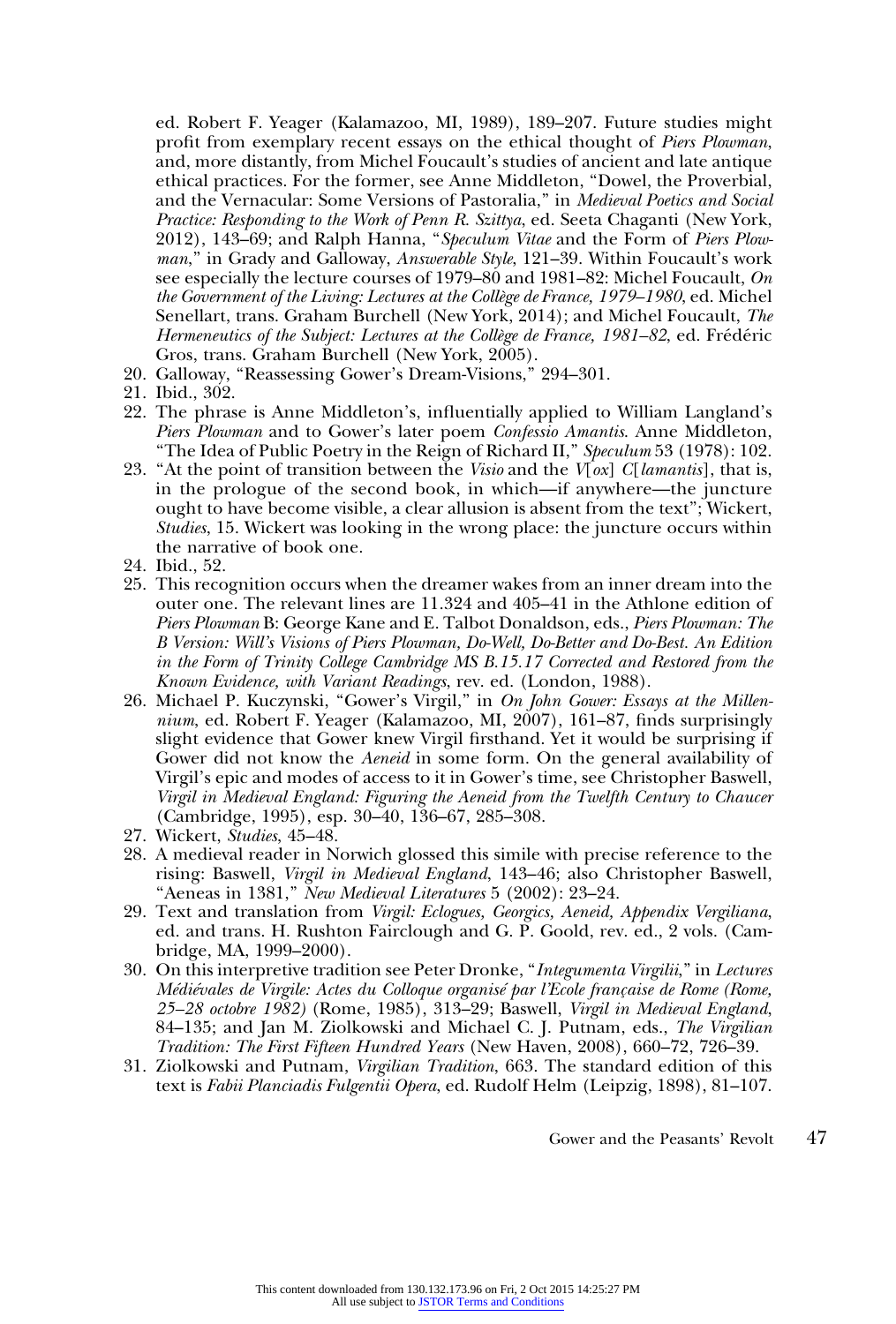- 32. ''Hic hactenus naves Enee duxit, id est voluntates, sed dum ammonetur Eneas videre patrem, moritur Palinurus, id est demigrat errabundus visus''; J. Ward Jones and Elizabeth Frances Jones, eds., Commentum Quod Dicitur Bernardi Silvestris Super Sex Libros Eneidos Virgilii (Lincoln, NB, 1977), 28.
- 33. See in particular Gower, Vox Clamantis, 3.Prol.55–56, 4.19–20, 4.709–10 and the prose note at the head of book 2. For a conspectus of the passages and comment on them, see Wickert, Studies, 75-83; and Justice, Writing and Rebellion, 209–11.
- 34. On the notion of a work's ''public''—as distinct from its readership—see Anne Middleton, "The Audience and Public of Piers Plowman," in Middle English Alliterative Poetry and Its Literary Background: Seven Essays, ed. David Lawton (Cambridge, 1982), 101–23. On the manuscripts and circulation of Vox Clamantis, see M. B. Parkes, ''Patterns of Scribal Activity and Revisions of the Text in Early Copies of Works by John Gower,'' in New Science out of Old Books: Studies in Manuscripts and Early Printed Books in Honour of A. I. Doyle, ed. Richard Beadle and A. J. Piper (Aldershot, UK, 1995), 81–121. Also Fisher, John Gower, 105–6.
- 35. My emendation for Macaulay's condicionis.
- 36. Notably, Wickert, Studies, 15–17. I do not find her interpretation persuasive on this point.
- 37. Stephen Greenblatt, ''Murdering Peasants: Status, Genre, the Representation of Rebellion,'' Representations 1 (1983): 11.
- 38. I am indebted to Anne Middleton's analysis of the 1388 Statute of Labourers for the notion of imaginative overreach, though I put this concept to different use than she does. Anne Middleton, "Acts of Vagrancy: The C Version 'Autobiography' and the Statute of 1388," in Written Work: Langland, Labor, and Authorship, ed. Steven Justice and Kathryn Kerby-Fulton (Philadelphia, 1997), 216–46.
- 39. Christopher Dyer, Everyday Life in Medieval England (London, 1994), 2–5; M. M. Postan, The Medieval Economy and Society: An Economic History of Britain in the Middle Ages (London, 1972), 95, 117–20; Helen Maud Cam, ''The Community of the Vill,'' in Law-Finders and Law-Makers in Medieval England: Collected Studies in Legal and Constitutional History (London, 1962), 71–84. And generally, see Christopher Dyer, Making a Living in the Middle Ages: The People of Britain, 850–1520 (New Haven, 2003).
- 40. Karl Marx, ''The Eighteenth Brumaire of Louis Bonaparte,'' in Political Writings, vol. 2, Surveys from Exile, ed. David Fernbach (1973; reprint, London, 2011), 239.
- 41. Thomas Pettitt, '''Here Comes I, Jack Straw': English Folk Drama and Social Revolt,'' Folklore 95, no. 1 (1984): 7.
- 42. Justice, Writing and Rebellion, 51–66, 140–92.
- 43. See especially E. B. Fryde's introduction to Charles Oman, The Great Revolt of 1381, 2nd ed. (Oxford, 1969), xii–xxii.
- 44. J. R. Maddicott, ''The County Community and the Making of Public Opinion in Fourteenth-Century England," Transactions of the Royal Historical Society, 5th series, 28 (1978): 27–43; and see the discussion in Justice, Writing and Rebellion, 56–58.
- 45. Oman, The Great Revolt, 26–27, 183–85; and Hilton, Bond Men Made Free, 216. More generally, Cam, "The Community of the Vill," 73; J. R. Maddicott, The English Peasantry and the Demands of the Crown, 1294–1341 (Oxford, 1975), 6–15 and 51–53; and W. M. Ormrod, ''The Politics of Pestilence: Government in England After the Black Death,'' in The Black Death in England, ed. W. M. Ormrod and Phillip Lindley (Stamford, UK, 1996), 159–67.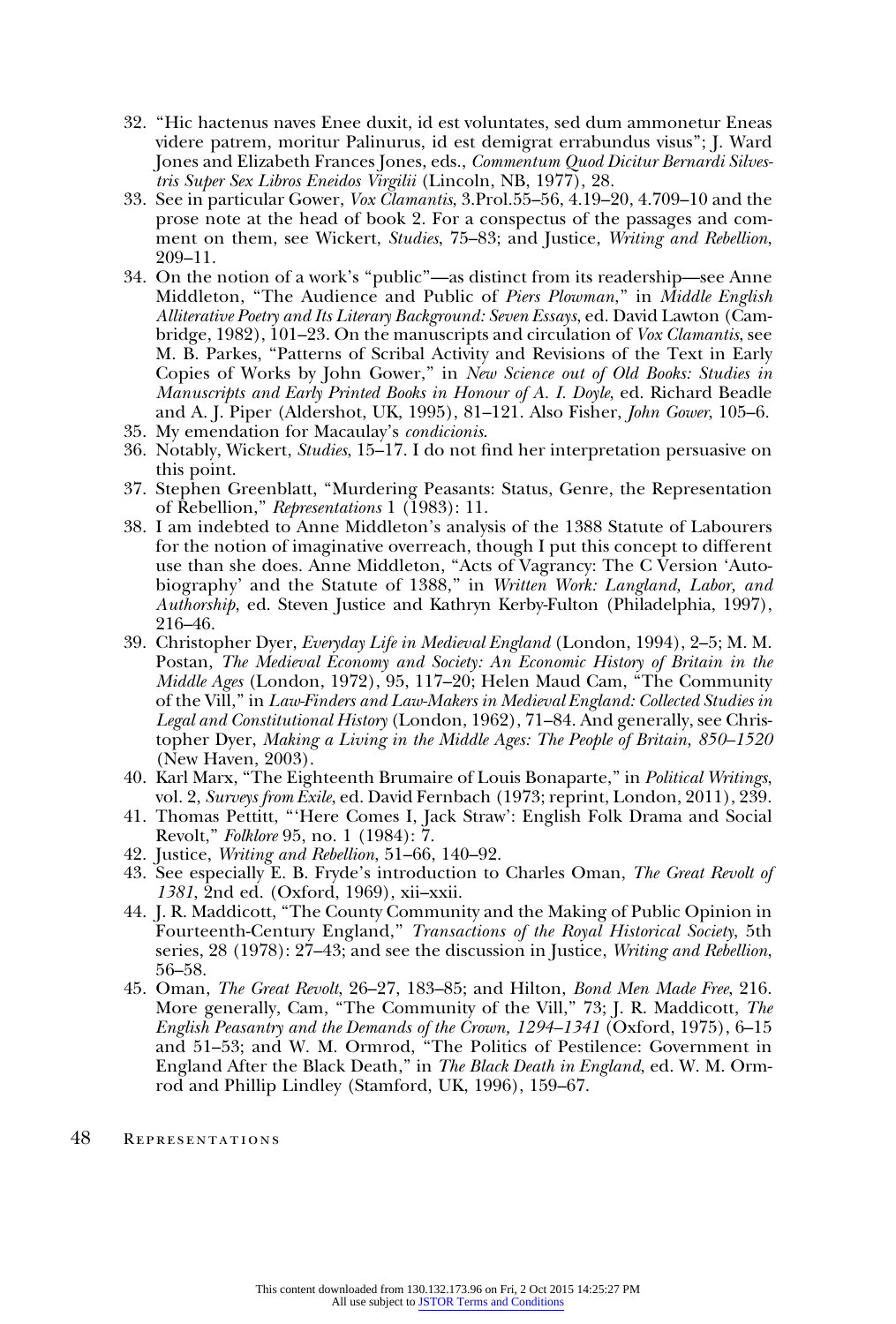- 46. Fryde in Oman, The Great Revolt, xii–xiii. And see the data sets that accompany W. Mark Ormrod, "The West European Monarchies in the Later Middle Ages," in Economic Systems and State Finance, ed. Richard Bonney (Oxford, 1995), 123–60.
- 47. For record of deliberations see "Richard II: November 1380," in Parliament Rolls of Medieval England, ed. Chris Given-Wilson et al. (Woodbridge, UK, 2005), §§ 1–4 and 10–16.
- 48. Compare the remarks at H. G. Richardson, ''The Commons and Medieval Politics," Transactions of the Royal Historical Society, 4th ser., 28 (1946): 21–45.
- 49. The terms are recorded in ''Richard II: November 1380,'' § 15.
- 50. Oman prints and discusses sample returns in The Great Revolt, 26–31, 158–82. For additional interpretation see R. H. Hilton, The English Peasantry in the Later Middle Ages: The Ford Lectures for 1973 and Related Studies (Oxford, 1975), 27–36.
- 51. The Statute of Labourers is printed in translation in Dobson, The Peasants' Revolt of 1381, 63–68. For discussion and references see L. R. Poos, ''The Social Context of Statute of Labourers Enforcement,'' Law and History Review 1 (1983): 27–52; D. L. Farmer, "Prices and Wages, 1350–1500," in The Agrarian History of England and Wales, vol. 3, 1348–1500, ed. Edward Miller (Cambridge, 1991), 483–90; and Chris Given-Wilson, ''The Problem of Labour in the Context of English Government, c. 1350–1450," in The Problem of Labour in Fourteenth-Century England, ed. James Bothwell, P. J. P. Goldberg, and W. M. Ormrod (Woodbridge, Suffolk, 2000), 85–100.
- 52. Bertha Haven Putnam, The Enforcement of the Statutes of Labourers During the First Decade After the Black Death, 1349–1359 (New York, 1908), 10–17.
- 53. Poos, ''The Social Context.''
- 54. Maddicott, English Peasantry, esp. 10–11 and 51.
- 55. ''presentant quod Ricardus Warde constabularius de Cavendish prosecutus fuit Ricardum Bridder laborarium iusque ad ecclesiam de Pentelawe ad ducendum eum coram justiciariis laborariorum & eum verberavit & saguinem de eo traxit per quod dictus Ricardus levavit hutesium super dictum Ricardum juste''; quoted from L. R. Poos, A Rural Society After the Black Death: Essex, 1350–1525 (Cambridge, 1991), 242n33.
- 56. See R. H. Hilton, "Peasant Movements in England Before 1381," Economic History Review, 2nd ser., 2, no. 2 (1949): 117–36; Rosemond Faith, "The 'Great Rumour' of 1377 and Peasant Ideology," in Hilton and Aston, *The English Rising* of 1381, 43–73; and Rosemond Faith, ''The Class Struggle in Fourteenth-Century England," in People's History and Socialist Theory, ed. Raphael Samuel (London, 1981), 50–60.
- 57. The phrase is from Hilton, Bond Men Made Free, 217.
- 58. Eiden, Knechtschaft, 435-39; Christopher Dyer, "Causes of the Revolt in Rural Essex," in Essex and the Great Revolt of 1381: Lectures Celebrating the Six Hundredth Anniversary, ed. W. H. Liddell and R. G. E. Wood (Chelmsford, UK, 1982), 29–31; Christopher Dyer, ''The Social and Economic Background to the Rural Revolt of 1381," in Everyday Life in Medieval England, 197–99, 211–12; and Christopher Dyer, ''The Rising of 1381 in Suffolk: Its Origins and Participants,'' in Everyday Life in Medieval England, 225. For orientation within the legal records, see Eiden, Knechtschaft, 20-34; and Andrew J. Prescott, "Writing About Rebellion: Using the Records of the Peasants' Revolt of 1381,'' History Workshop 45  $(1998): 5-8, 10-16.$
- 59. For the evidence of legal records, see André Réville and Charles Petit-Dutaillis, Le Soulèvement des Travailleurs d'Angleterre en 1381 (Paris, 1898), 184, 187, and also the important indictments regarding a meeting in the first days of the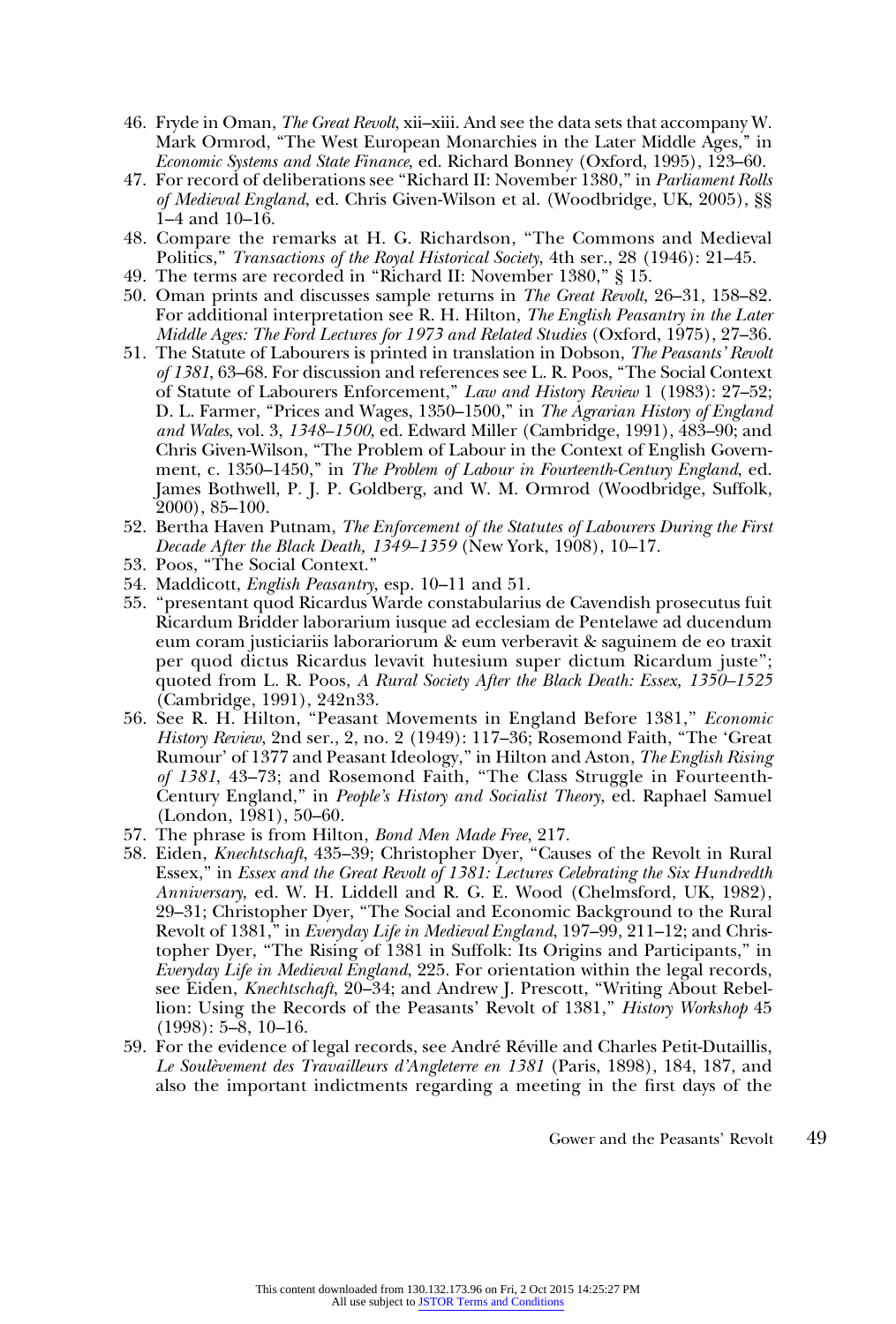rising, quoted in part in Eiden, *Knechtschaft*, 193n24; and Brooks, "Organization," 252n18. For reports of oath-swearing in chronicle accounts, see The Anonimalle Chronicle, 1333 to 1381, ed. V. H. Galbraith (Manchester, UK, 1927), 139; Thomas Walsingham, Historia Anglicana, ed. Henry T. Riley (London, 1863), 1: 454–55; and The Westminster Chronicle, 1381–1394, ed. L. C. Hector and Barbara F. Harvey (Oxford, 1982), 2.

- 60. See discussion in Hilton, Bond Men Made Free, 217-18, citing Réville and Petit-Dutaillis, Soulèvement, 216–17; Edgar Powell, The Rising in East Anglia in 1381: With an Appendix Containing the Suffolk Poll Tax Lists for That Year (Cambridge, 1896), 130–31; and W. E. Flaherty, ''The Great Rebellion in Kent of 1381 Illustrated from the Public Records,<sup>"</sup> Archaeologia Cantiana 3 (1860): 77. A. F. Butcher, "English Urban Society and the Revolt of 1381," in Hilton and Aston, The English Rising of 1381, 101, remarks that, as a result of regular military arrays, ''townsmen and their neighbors possessed the organization for widespread insurrection, should discontent coalesce.'' Commissions of array were recorded in Patent Rolls; for examples, see Calendar of the Patent Rolls Preserved in the Public Record Office: Edward III, 16 (1374–77): 496–500; and Calendar of the Patent Rolls Preserved in the Public Record Office: Richard II, 1 (1377–81): 38–40, 471–74, 574, 575. Military service in the king's wars is also relevant here: see Cam, ''The Community of the Vill,'' 72–73; and Brooks, ''Organization.''
- 61. David Wallace, Chaucerian Polity: Absolutist Lineages and Associational Forms in England and Italy (Stanford, 1997), 152–53, suggests that the terrifying din that accompanied the rebels' activities in London was an amplification of this ordinary technique of communal self-defense. To Wallace's examples, add The Anonimalle Chronicle in which "une malveys femme" is said to raise a cry against Sudbury outside the Tower (the word used is escrier). Galbraith, Anonimalle Chronicle, 144. The instance of hue and cry cited by Justice (Writing and Rebellion, 65) seems to refer instead to the making of proclamations, another notably official act.
- 62. Réville and Petit-Dutaillis, Soulèvement, 177–99. For discussion see Alan Harding, ''The Revolt Against the Justices,'' in Hilton and Aston, The English Rising of 1381, 188–93.
- 63. Justice, Writing and Rebellion, 23, 182–89. On the rebels' loyalty to the king, see Justice, Writing and Rebellion, 59–64; and Faith, "The 'Great Rumour.'"
- 64. Hilton, Bond Men Made Free, 184.
- 65. See Eiden, Knechtschaft, 35–36, 432–49; Prescott, ''London in the Peasants' Revolt"; Dyer, "Social and Economic Background"; and Dyer, "The Rising of 1381 in Suffolk.''
- 66. Eiden, Knechtschaft, 446.
- 67. Ibid., 296–98, 363–64, 367–69.
- 68. Prescott, ''London in the Peasants' Revolt,'' 133.
- 69. For illustrations see Eiden, Knechtschaft, 213–14; Butcher, ''English Urban Society''; and R. B. Dobson, ''The Risings in York, Beverley and Scarborough, 1380–1381," in Hilton and Aston, The English Rising of 1381, 112–42. These showings do not, as is sometimes held, imply that the traditional historiographical designation ''Peasants' Revolt'' is unusable. See Dyer, ''Social and Economic Background,'' 197; and Eiden, Knechtschaft, 32 and 434–39.
- 70. Fisher, John Gower, 171.
- 71. My translation expands Gower's verb dicit, used here in a sort of exegetical shorthand.
- 72. Stockton, Latin Works, 61.
- 50 Representations